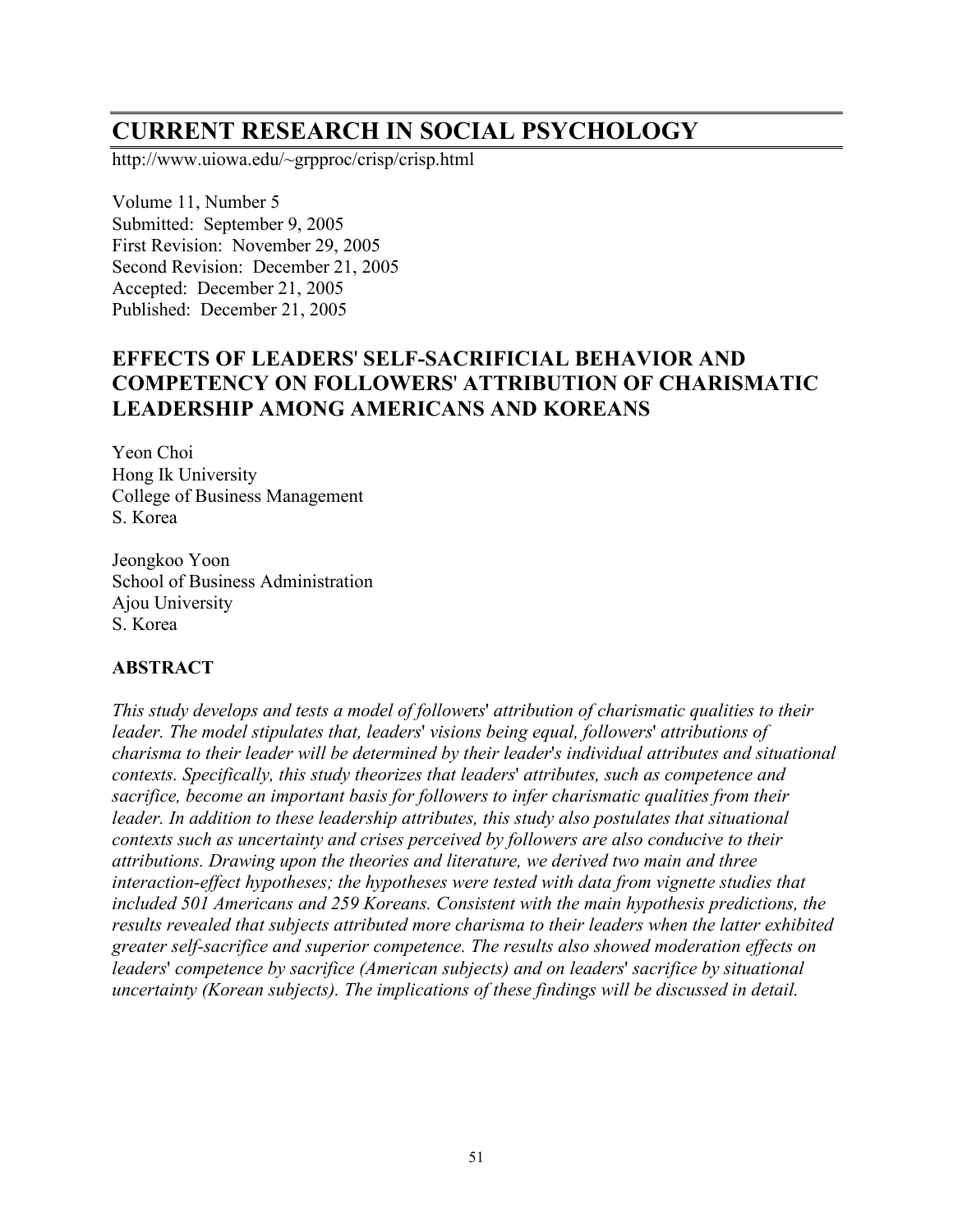Since M. Weber (1864-1920) introduced the notion of charisma, charismatic leadership has profoundly influenced generations of social scientists. Although sociologists and political scientists in the early 1960s and 1970s took the lead in the first generation of the research (Etzioni, 1975; Blau, 1963; Willner, 1968; Friedrich, 1961), it is organizational psychologists in the 1990s who have established charismatic leadership as one of the most prolific research paradigms. Cracking the code of mystical charisma, the so-called neo-Weberians (Jermier, 1993; Calas, 1993; Conger, 1989) have advanced our knowledge of it in various aspects, such as its personality correlates (House, Spangler, & Woycke, 1991), behaviors (Biggart, 1989; Conger, 1989), and types of competencies (House, 1977; Bass, 1985; Howell & Frost, 1989). Our study is part of these larger efforts attempting to understand previously unknown profiles of charisma in organizational areas.

Weber (1968) defines charisma as "a certain quality of an individual personality by virtue of which he is considered extraordinary and treated as endowed with supernatural, superhuman, or at least specifically exceptional powers or qualities" (p. 241). In this definition, Weber (1968, p.242) made it clear that charisma is determined not only by the personal profiles of a leader, but also by followers' responses to and beliefs in their leaders. Followers attribute their leader's charisma through the processes of their own validation and perception. Endorsing this attribution approach, Willner (1984) also suggests that charismatic leadership is largely relational and perceptual: "It is not what the leader is but what people see the leader as that counts in generating the charismatic relationship" (p.14). Conger and Kanungo (1987) also indicate that the image of charismatic leaders is socially constructed and validated by followers' attributions. In a similar context, Ayman (1993) argues that followers have their own implicit theories on how a leader should be or behave and these implicit theories shape followers' attributions of charisma to their leader. Elaborating on this argument, Schyns and Sanders (2003, 2004; Schyns, 2001) demonstrate how followers' self-efficacy and moods affect their implicit theories on leaders. According to this follower-attribution perspective, the response of followers is the critical test of charisma. A person cannot be regarded as a charismatic leader unless followers acknowledge the person's exceptional qualities (Jermier, 1993; Bryman, 1993; Shamir, 1991; also see Etzioni, 1975, pp. 305-305). Followers' attributions operate as essential links between leaders' profiles and the social construction of charismatic leadership among followers.

In line with this follower-attribution approach, we highlight two leadership profiles based on which followers attribute charisma to their leader: self-sacrificial behavior and superior competence. We define competence as the state or quality of personal attributes such as skills, expertise, and knowledge that allow the holder to gain a competitive advantage over others (McClelland, 1961, 1976); competency is not the performance itself but constitutes the potential for performance (Lucia & Lepsinger, 1999). Self-sacrificial behavior is an abandonment or postponement of personal interests and privileges for the collective welfare (Choi & Mai-Dalton, 1999). We differentiate sacrificial behavior from competency by tying competency to a person's internal attributes such as skills, expertise, and knowledge that are not necessarily expressed in behaviors.

The goal of this study is to examine how and to what extent superior competencies and selfsacrificial behaviors demonstrated by a leader determine followers' attributions of charismatic leadership to that leader. The key questions we attempt to answer are as follows: (1) whether the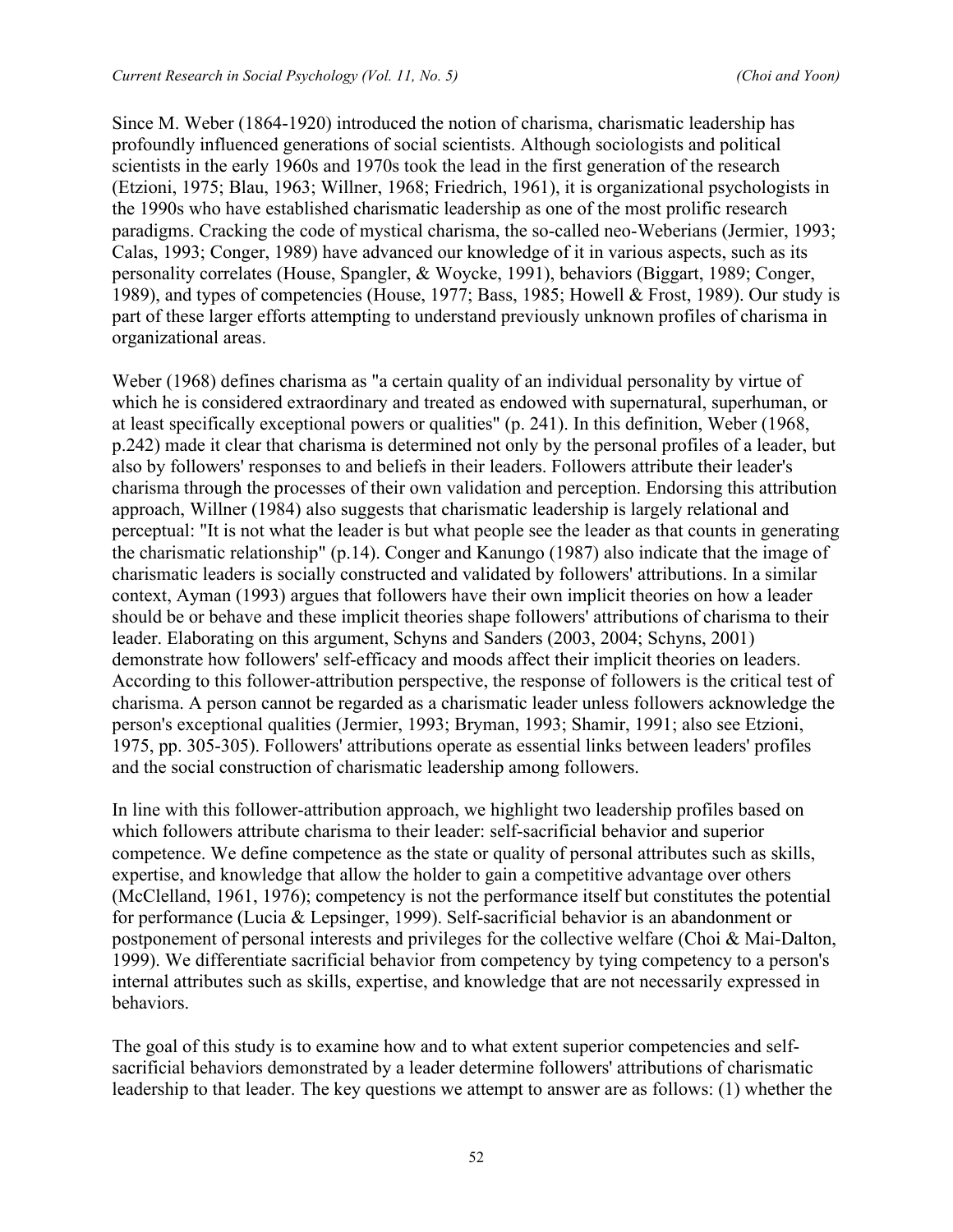leadership profiles of sacrificial behavior and competency play an independent role in inducing followers' attributions of charisma or they have a synergy effect prompted by each other; (2) whether social and organizational contexts (e.g., uncertainties and risks) play a role in the attribution beyond the leadership profiles of competence and sacrificial behavior

In the sections that follow, we review the literature of charisma and derive specific hypotheses on the attribution of charisma. Then we will test the hypotheses with the sample of Americans and Koreans.

#### **CHARISMATIC LEADERSHIP**

Research on charismatic leadership indicates that a comprehensive understanding of charismatic leadership requires the following aspects of human agency and structural forces (Jermier, 1993; Beyer, 1999; Trice and Beyer, 1986): (1) a set of appealing ideas or visions; (2) profiles of an extraordinarily gifted person; (3) a set of followers and their mechanisms of attribution; and (4) social contexts such as crises and uncertainties. In the review of each aspect, we will highlight the processes through which and the conditions under which followers infer charismatic leadership from their leaders.

Weber singles out *vision* as the most important component in charismatic authority: "The bearer of charisma enjoys loyalty and authority by virtue of a mission (or vision) believed to be embodied in him" (1968, p.1117). Leadership researchers also agree that vision is a primary source of charismatic leadership (Bennis & Nanus, 1985; Bass, 1990; Conger & Kanungo, 1987; Tichy & Devanna, 1986). A leader's vision contrasts an idealized future with the current state; the visualized gap, in turn, drives followers to follow the path leading to the better future. The vision also enhances a common organizational identity among followers, invoking the shared stake in their future. As followers experience more motivational boosts and common identity with a vision, followers will try to interpret the sources and are likely to attribute the credit to the charismatic qualities of their leader, who initiated the vision.

A salient vision is just the first step for the charismatic leader. Once a vision is articulated, charismatic leaders should be able to communicate and plant it in the minds of followers. Only when a vision is communicated thoroughly, so that followers own it, can those followers believe in the powerful presence of an idealized future and devote themselves to its implementation (House, 1977; Bass, 1985). Before followers decide to accept the vision as their own, however, they want to verify their leader's ability to realize the vision; therefore, they will seek out relevant information from various sources concerning their leader's competence (Bass, 1985; House, 1977), inspirational confidence (Berlew, 1974; Conger, 1989), dominance (House, 1977), and rhetorical ability (Conger, 1989). Weber (1968) also draws attention to this issue of credibility by defining charisma as a special personal quality or gift *endorsed by God,* by virtue of which followers consider their leader extraordinary and supernatural. We also postulate that, as a leader demonstrates more competencies, followers are likely to perceive their leader's ability to realize the vision to be more credible, and thus attribute charisma to their leader.

Charismatic leaders also take on high personal risks and engage in self-sacrificing activities to communicate their commitment to the vision (Choi & Mai-Dalton, 1999). Compared with other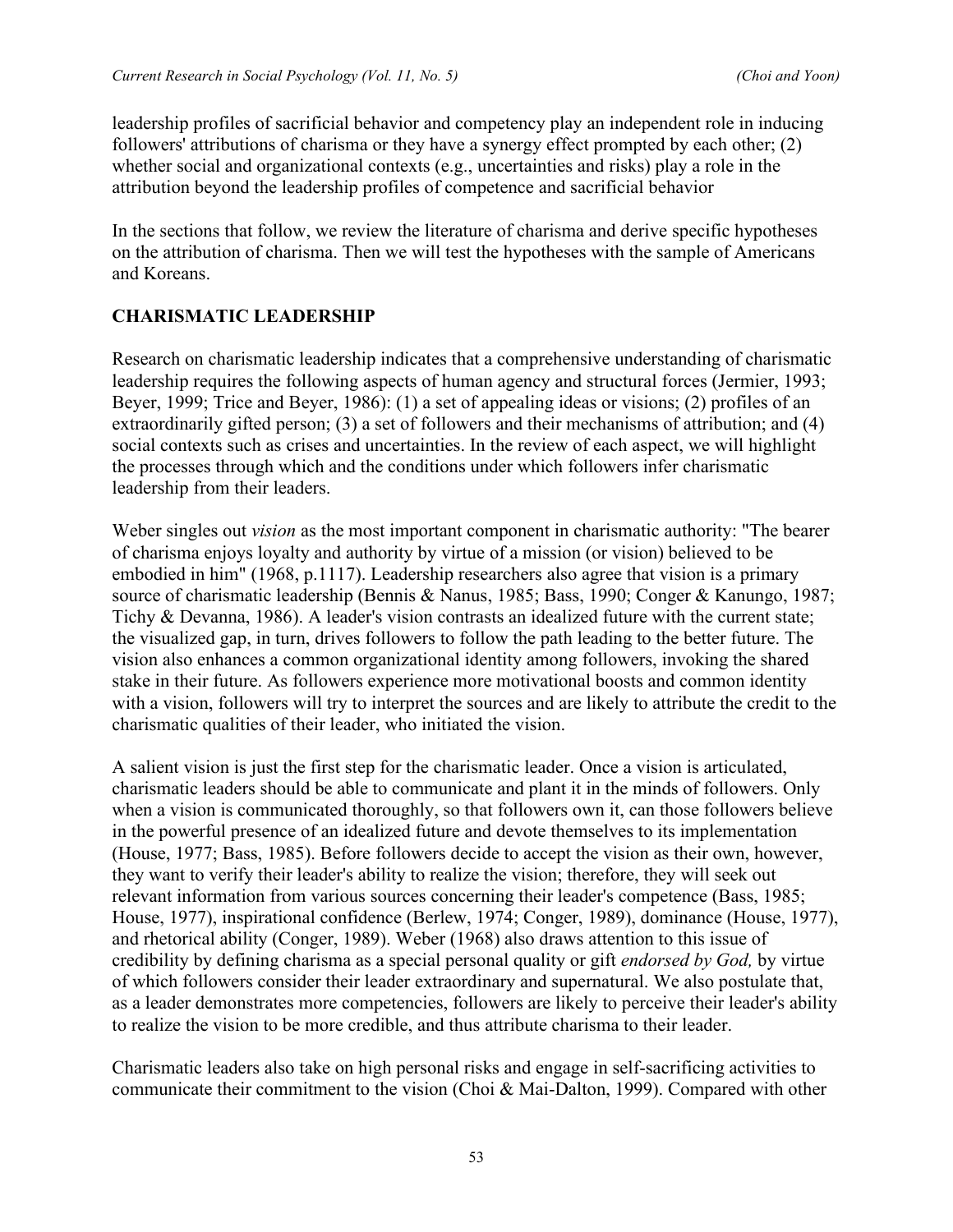leadership behaviors such as articulating and communicating an ideological goal or vision, showing high expectations and confidence in followers, taking extraordinary risks and setting a personal example of the values inherent in the vision (Biggart, 1989; Conger, 1989; Puffer, 1990), sacrifice has received little research attention (see Halverson et al. 2004 for an exception). Despite this lack of research, self-sacrificial behaviors by leaders are known to be crucial in priming and mobilizing followers' voluntary participation in their own sacrifices, especially when none are willing to commit personal sacrifices in crises and uncertainties. Choi and Mai-Dalton's (1999) study shows that self-sacrificial behaviors have been common practices by most historic corporate gurus in various organizational domains such as (a) the division of labor, (b) the distribution of rewards, and (c) the exercise of power (Choi & Mai-Dalton, 1999); they also maintain that self-sacrifice by a leader is one of the most prominent leadership behaviors for heightening followers' perceptions of charisma in their leader. Leaders are perceived to be credible when they devote themselves to a position in a disinterested manner and show a real concern for their followers' needs, rather than for their own self-interest. Following this research lead on sacrificial leadership, we propose that the more that leaders are prepared to take on higher personal risks or incur higher costs across the domains, the more likely are followers to perceive them to be charismatic in the sense of being worthy of trust and obedience.

Some have also argued that contexts such as uncertainty and crisis are conducive to the emergence of charismatic leadership, and that followers' perceptions on such contexts prompt their attributions of charismatic leadership (Blau, 1963; Jacobsen & House, 2001; Willner, 1984; Conger & Kanungo, 1987; Conger, 1993; Halverson, Holladay, Kazama, and Quinones, 2004). Weber has explicitly pointed this out by indicating that a charismatic leader is likelier to emerge under certain conditions of distress and crisis (1968, p. 1112). When an organization faces crises and uncertainties, charismatic leaders leverage such situations to advocate a new vision of the future (Shamir, House, & Arthur, 1993; Hunt, Boal, & Dodge, 1999). Shils (1965) also indicates that charismatic qualities are more likely to be attributed to a leader when the vision articulated by the leader presents "an order-creating, order-disclosing, order-discovering power, under such uncertainties and crises" (p. 204). According to these arguments, perceptions of charisma among followers would be stronger when the situations followers perceive in their organization are uncertain or risky. For instance, when followers frame a situation negatively, full of distress and crisis, the situation is more conducive to the emergence of charisma. By contrast, if followers frame a situation positively by perceiving the stable growth of opportunities rather than threats or crises, they will perceive their leader to be charismatic only if he or she convinces followers of the need for a more promising future with constructed crises. As such, when uncertainties and crises increase the distress experienced by followers, followers are more likely to seek someone who can resolve the challenges.

#### **HYPOTHESES**

The literature on charismatic leadership shows that charisma motivates followers by showing them a better future with salient visions. A leader's vision becomes more salient when it is framed in a context to save an organization from current crises and protect it from future uncertainties; crises and uncertainties are therefore conducive to the emergence of charisma. Under enormous situational uncertainties and crises, the vision advanced by charisma is accepted among followers as an appealing solution to the current crises and uncertain future. As such,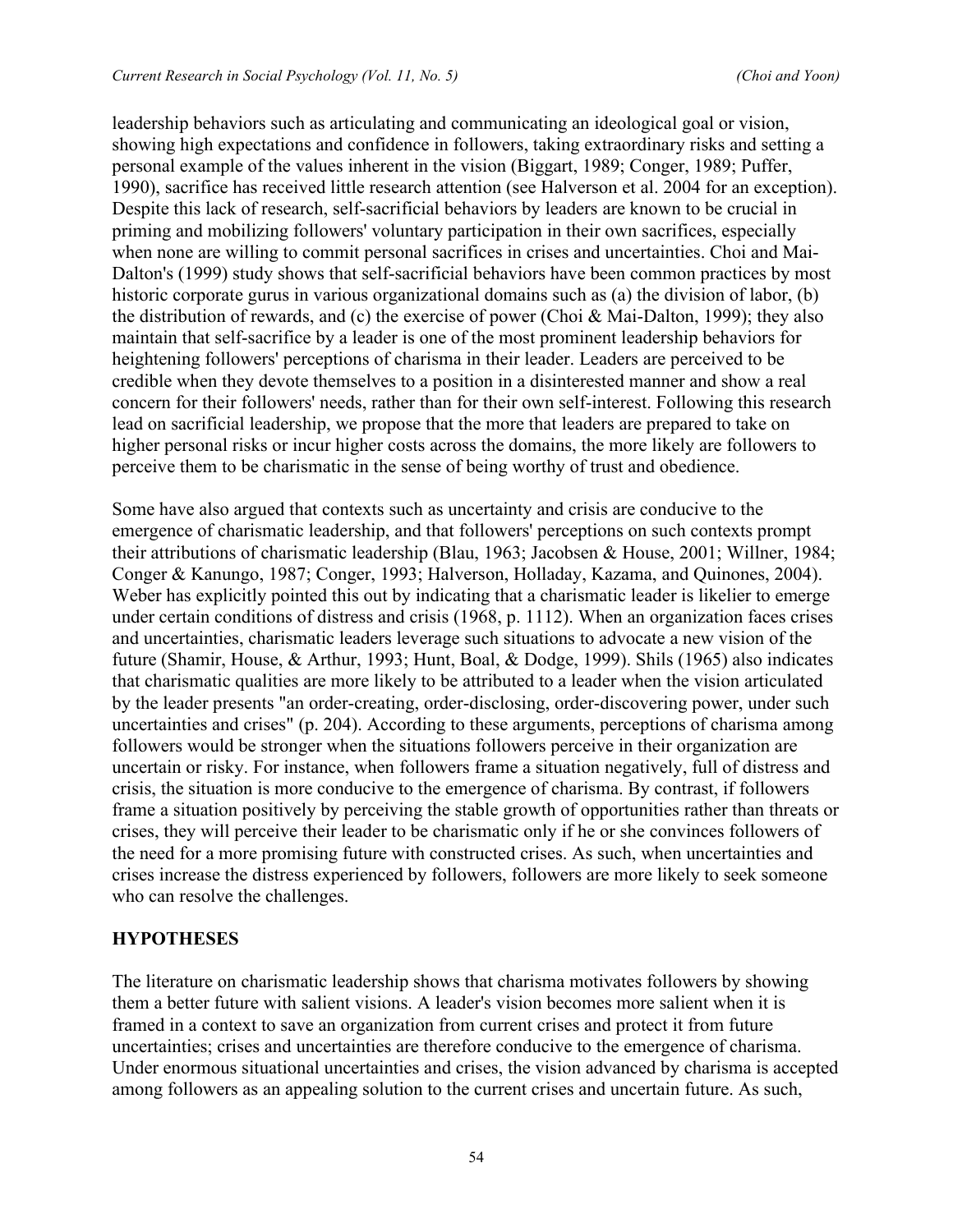charisma is born in the minds of followers when a leader begins to convince followers of a better future with vision. Faced with a new vision and before committing themselves to the vision, however, followers also want to verify their leader's ability to realize the vision. Our study postulates that the competencies and sacrificial behaviors demonstrated by the leader are among the most influential sources from which followers infer their leader's credibility. We also propose that as a leader's attributes become more transcendental in the eyes of followers, the followers perceive the leadership to be more credible and thus attribute greater charisma to that leader.

This study does not investigate the sense of vision itself. Instead, assuming that the effectiveness of auch a vision is held constant across leaders, we investigate the mechanisms and functions of leaders' competencies and sacrifices in determining followers' attributions of charismatic leadership. As indicated above, followers' attributions of charisma to a leader depend on their perceptions of the leader's ability to realize the vision. The followers' assessment of a leader's credibility is in turn gleaned from their perception of the leader's competencies and self-sacrifice behavior:

**Hypothesis 1:** As followers perceive greater competence in their leaders, they are more likely to attribute that competence to the leaders' possession of charisma.

**Hypothesis 2:** As followers observe more sacrificial behaviors on the part of their leaders, they are more likely to attribute those behaviors to the leaders' possession of charisma.

We also hypothesize that competencies and sacrifices will interact with each other in a positive, synergetic way. Competencies without sacrifice may not be persuasive enough to draw followers' convictions to a leader's vision, because followers might suspect the leader's real motivations; sacrifice without competency also breeds doubts among followers about the likelihood of a leader's ability to actualize his or her visions.

**Hypothesis 3 (Moderation Effect of Competency with Sacrifice)**: As leaders demonstrate more personal competencies and show sacrificial behaviors, followers are more likely to attribute them to their leader's possession of charisma.

In addition to these hypotheses, this study also addresses the interaction effects of sacrifice behaviors and competencies by contexts. As discussed, situational contexts facilitate the emergence of charismatic leaders. Charisma is more likely to emerge when followers perceive the situation to be increasingly uncertain and risky. The more uncertain and risky the situations, the more salient the leader's sacrificial behavior and competencies. Because situational uncertainties and risks trigger followers' instincts to protect their psychological safety zones, they pay more attention to the sources (e.g., sacrifice and competency) that resolve these problems.

**Hypothesis 4 (Moderation Effect of Uncertainty with Competency):** As a situation becomes more uncertain and unfavorable, followers will attribute leaders' competencies to their possession of charisma.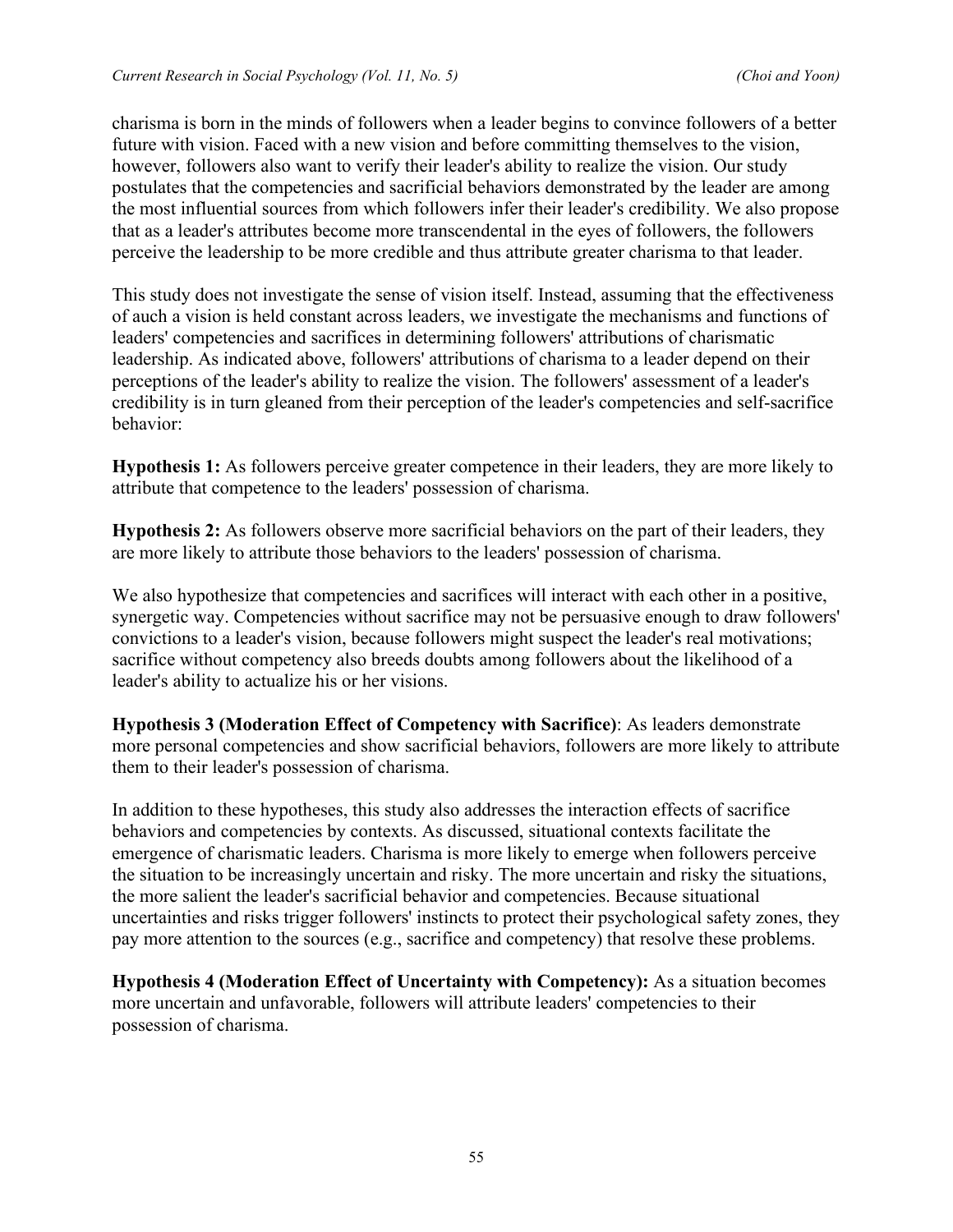**Hypothesis 5 (Moderation Effect of Uncertainty with Sacrifice)**: As a situation becomes more uncertain and unfavorable, followers will attribute leaders' sacrifices to their possession of charisma.

This study tests the hypotheses with samples drawn from the U.S. and Korea. The literature on cross-cultural leadership indicates that sacrifices requested of leaders are more demanding in a collectivistic society, whereas the competence of leaders is more salient in a meritocracyoriented, individualistic society (Erez & Somech, 1996; Jung & Avolio, 1999; Hofstede, 1993; Leung & Bond 1984). Compared with North America, Korea is known as a collectivistic society where people are accustomed to sacrifice their personal benefits for the collective welfare, and these cultural demands are more heavily imposed on the social elite. Korea is also recognized as a strong uncertainty-avoidance society whose people feel threatened easily by uncertain or unknown situations, whereas the U.S. is a relatively weak uncertainty-avoidance society whose people accept uncertainty as a normal feature of life and feel comparatively comfortable in ambiguous situations (Hofstede, 1993; Cho & Yoon, 2001). Our speculation is that the combination of Korea's orientation toward collectivism and strong uncertainty avoidance make Koreans more inductive to sacrifice and uncertainty, whereas Americans are more responsive to individual competencies. At this preliminary stage, we do not formalize these speculations into hypotheses. Instead, we will explore them by examining data.

# **METHOD**

# **Experimental Design and Subjects**

The current research is based on a vignette study in which 501 Americans (352 students and 149 employees) and 259 Koreans (120 students and 139 employees) constitute the final samples. Subjects were randomly assigned to one of the following eight conditions: 2[self-sacrificial leader behavior (S): yes versus no] x 2[organizational uncertainty (U): high versus low] x 2  $[leader$  competence $(C)$ : high versus low]. To manipulate the independent variables in the eight (2x2x2) cells of this factorial design, we provided different scenarios on each cell.

Each scenario consisted of four paragraphs (see Appendix for an example). These scenarios pertained to a situation facing an electronics company and a leadership episode about the company's president. The first paragraph illustrated the general information about the electronics company. This portion was the same for all eight scenarios. The second paragraph described the business environment facing the company, and the employee's perceptions of the resulting organizational uncertainty as either favorable or unfavorable. The third paragraph profiled the president of the company as either competent or incompetent. The fourth paragraph illustrated the leader's behaviors as either self-sacrificial or non-sacrificial. Self-sacrificial leader behavior was treated by adding incidents of self-sacrificial behaviors to the behaviors prescribed for the non-sacrificial leaders.

# **Procedures**

The study involved two groups of subjects, students and industry employees. The U.S. student subjects were undergraduates enrolled in a large mid-western university, and the Korean student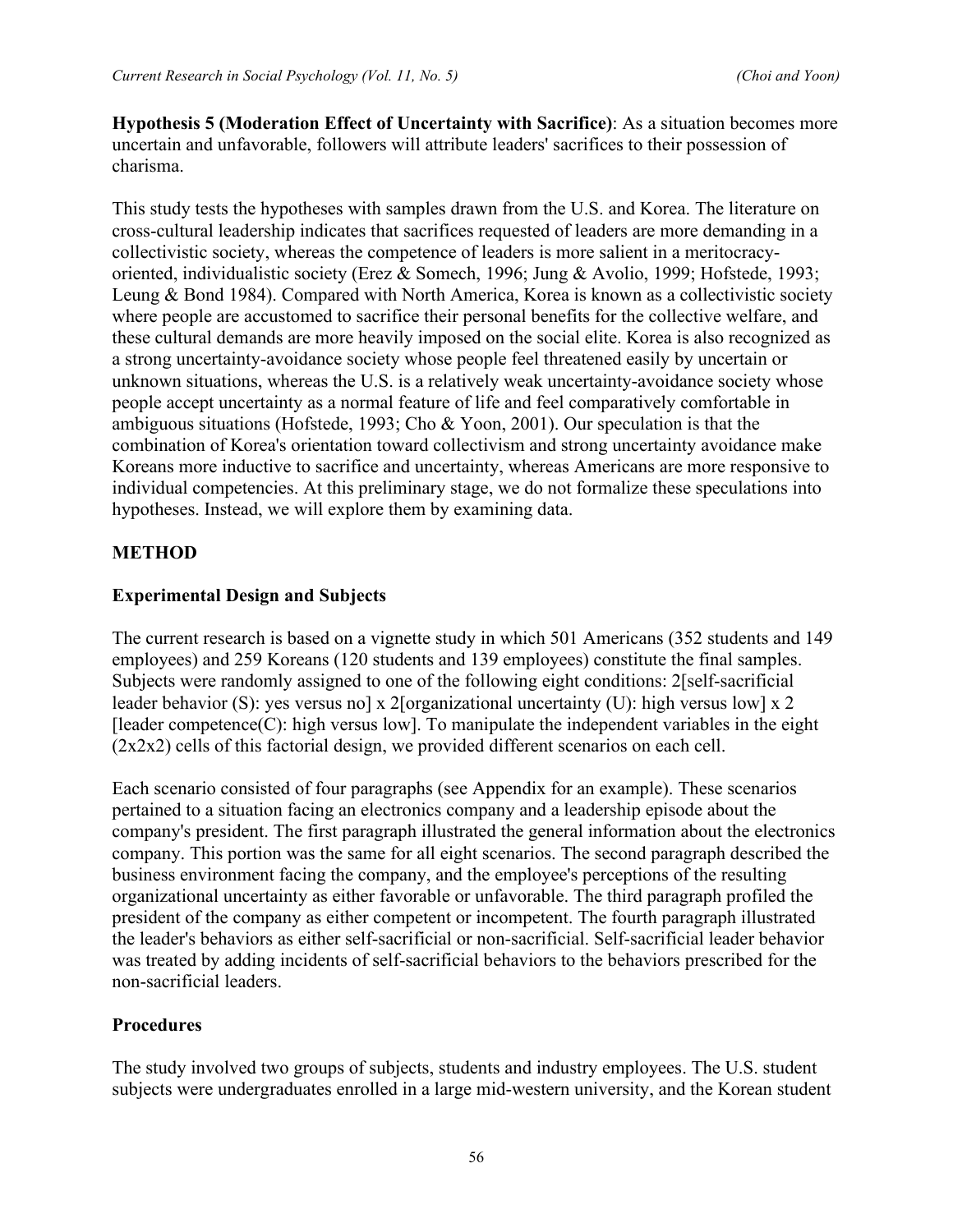subjects were undergraduates enrolled in several universities in Korea. The U.S. industry subjects were white-collar employees of accounting and manufacturing firms located in the midwest and the east. The Korean industry subjects were also white-collar employees of manufacturing firms in the Seoul area.

The U.S. and Korean studies were designed independently, at different times. Nevertheless, we used the same procedures for both. For the student subjects, the scenarios and questionnaire were administered either in classroom settings or on a take-home basis. Each subject was randomly assigned to one of the eight scenarios. The subjects were required to think of themselves as employees of the company while they were reading the scenarios, and to respond to the questionnaire immediately after reading the materials. The student subjects were given extra credit for participation and were told that the purpose of the study was to investigate how people react to various types of leaders. When in-class administration was not feasible (e.g., in a physical conditioning class), the complete study packet (consisting of the instrument, letter of introduction, consent form, return envelope, and participation credit card) was distributed to each prospective student. These subjects completed the instrument on a take-home basis and returned the completed questionnaires in the envelopes provided. For the industry subjects, complete study packets were distributed to prospective subjects through the human resource personnel of the participating firms. Each subject returned the completed questionnaire directly to the investigators, using the pre-stamped envelope provided in the study packet. In the US study, 637 subjects among 740 participants (457/500 students and 180/240 industry employees; 91% and 75% response rates respectively) returned the complete packages; in the Korean study, 316 subjects among 380 participants (156/180 students and 160/200 industry employees; 87% and 80% response rates respectively) returned the packages.

Among the US students, 39 subjects were dropped because they had already participated in a similar study in different classes. In addition, two filter items were used in the instrument, to detect cases that involved arbitrary responses. For example, one filter item read: "He has been the president of the company for one year." In all of the scenarios, it was clearly indicated that the president had been in the position for one month. Hence, the subjects who responded positively to this question were eliminated. This screening procedure eliminated an additional 61 students and 26 industry participants, reducing the initial sample sizes, respectively, to 357 (students) and 154 (employees). Finally, listwise deletion of missing values reduced the final samples to 501 (352 students and 149 employees). Similar procedures reduced the original size of the Korean sample from 300 (151 students and 149 employees) to 259 subjects (120 students and 139 employees). Aanalysis did not reveal any significant differences in key variables (i.e., manipulations and response variables) between the deleted subjects and those included.

#### **Measures**

Three scales were adopted from two versions of the Multifactor Leadership Questionnaire or MLQ (Bass, 1985; Bass & Avolio, 1995). The scale for charisma was adopted from the MLQ-5X (Short Form; Bass & Avolio, 1995). Bass and Avolio reported convergent and discriminant validity of the MLQ Form 5X based on analyses of over 2,000 cases. The items are measured on a five-point scale (1 = Not at all and  $5$  = Frequently if not Always): (1) He inspires loyalty to the organization; (2) He acts in ways that build your respect; (3) He is an inspiration to people; (4)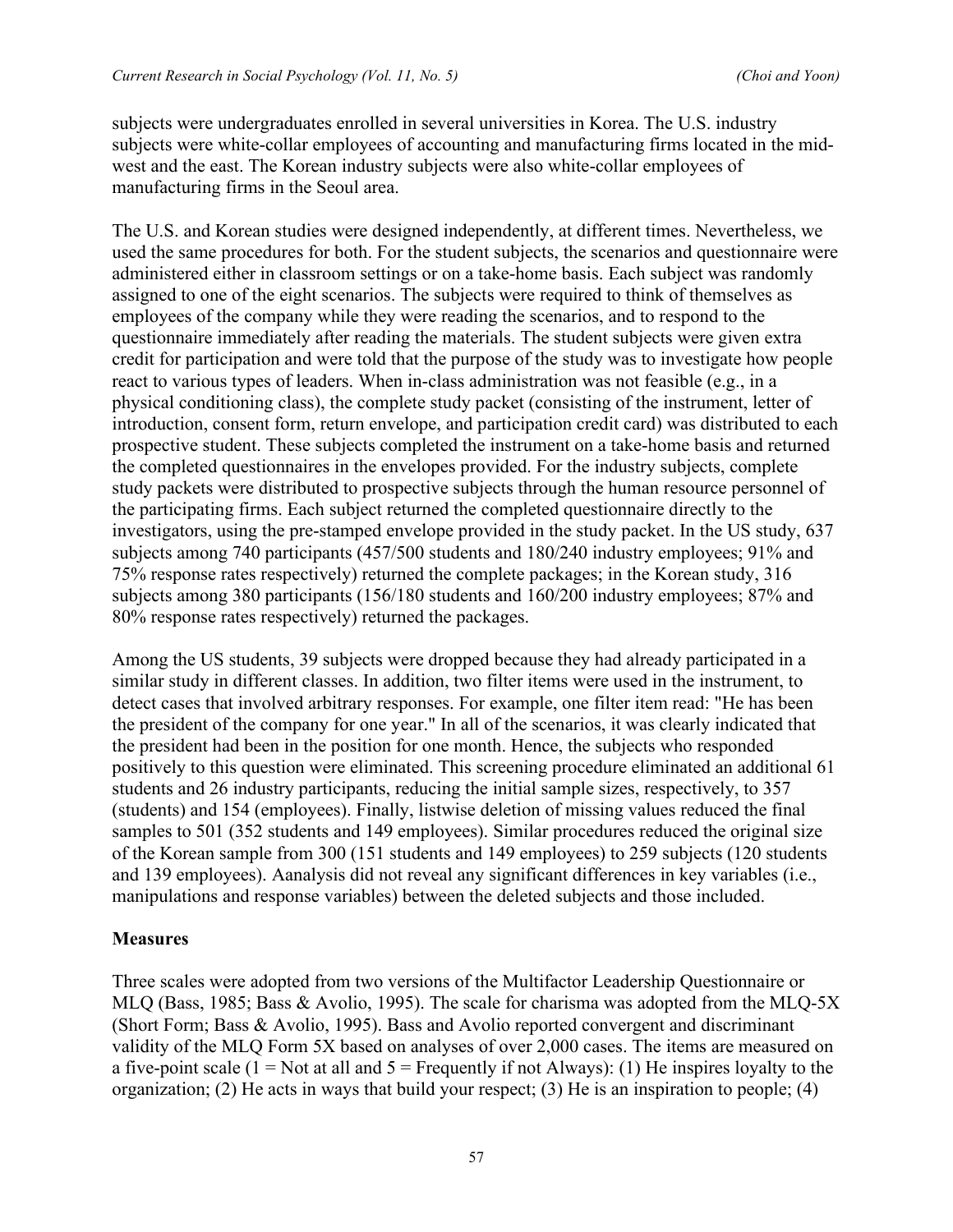He inspires personal loyalty; (5) He instills pride in being associated with him. To ensure the cross-cultural validity of the measure, the MLQ items were translated back to back into Korean and English by bilingual individuals. Reliability levels are .93 for the U.S. and .83 for the Korean sample.

#### **RESULTS**

#### **Manipulation Checks**

Manipulation checks were conducted with the U.S. sample with respect to the three independent variables: self-sacrificial leader behavior, leader competence, and organizational uncertainty. For each of them, there were three manipulation check items. These items were measured on a 7 point Likert-type scale  $(1 -$ Strongly Disagree and  $7 -$ Strongly Agree). Significant differences were obtained for self-sacrificial leader behavior vs. no self-sacrificial behavior (students: M = 6.41, sd = .64 vs. M = 3.22, sd = 1.19; industry: M = 6.02, sd = .71 vs. M = 2.74, sd = 1.19), high leader competence vs. low leader competence (students:  $M = 6.13$ , sd = .75 vs.  $M = 2.99$ , sd = 1.11; industry:  $M = 5.81$ , sd = .78 vs.  $M = 3.03$ , sd = 1.22), and high organizational uncertainty vs. low organizational uncertainty (students:  $M = 5.16$ , sd = 1.14 vs.  $M = 2.52$ , sd = .98; industry:  $M = 5.23$ ,  $SD = 1.15$  vs.  $M = 2.83$ ,  $sd = 1.17$ ). All differences were statistically significant at  $p < 001$  (N = 352 for students, N = 149 for industry employees).

With the Korean sample, there was one manipulation check item for each of the three independent variables, and these items were measured on a 5-point scale  $(1 = Not at all and 5 =$ Frequently if not Always). Significant differences were obtained for self-sacrificial leader behavior vs. no self-sacrificial behavior (students:  $M = 3.03$ , sd = .0.74 vs.  $M = 2.07$ , sd = 1.34; industry:  $M = 2.96$ , sd = 0.87 vs.  $M = 1.87$ , sd = 1.01), high leader competence vs. low leader competence (students:  $M = 3.05$ , sd = 0.67 vs.  $M = 2.56$ , sd = 0.91; industry:  $M = 3.13$ , sd = 0.76 vs.  $M = 2.45$ , sd = 1.02), and high organizational uncertainty vs. low organizational uncertainty (students:  $M = 3.12$ , sd = 0.88 vs.  $M = 1.68$ , sd = 0.98; industry:  $M = 3.14$ , SD = 1.01 vs.  $M =$ 1.99, sd = 1.21). All differences were statistically significant at  $p<.001$  (N = 120 for students, N = 139 for industry employees) (see Appendix 2 for more detailed information on manipulation check analyses).

#### **Main Analyses**

Table 1 reports the results testing the key hypotheses. To test the hypotheses, the attribution of charisma is regressed on the three treatment variables and the three interaction effect terms for the Korean and U.S. subjects, controlling for the industry-versus-student effect. In the analysis, the three treatment variables are transformed respectively into dummy variables, and low treatments on each variable are omitted for regression. To build up greater variance and statistical power, the industry is transformed again into a dummy variable, and the student category is omitted. Given that the data were collected independently, the analysis is done separately for the U.S. and Korean samples.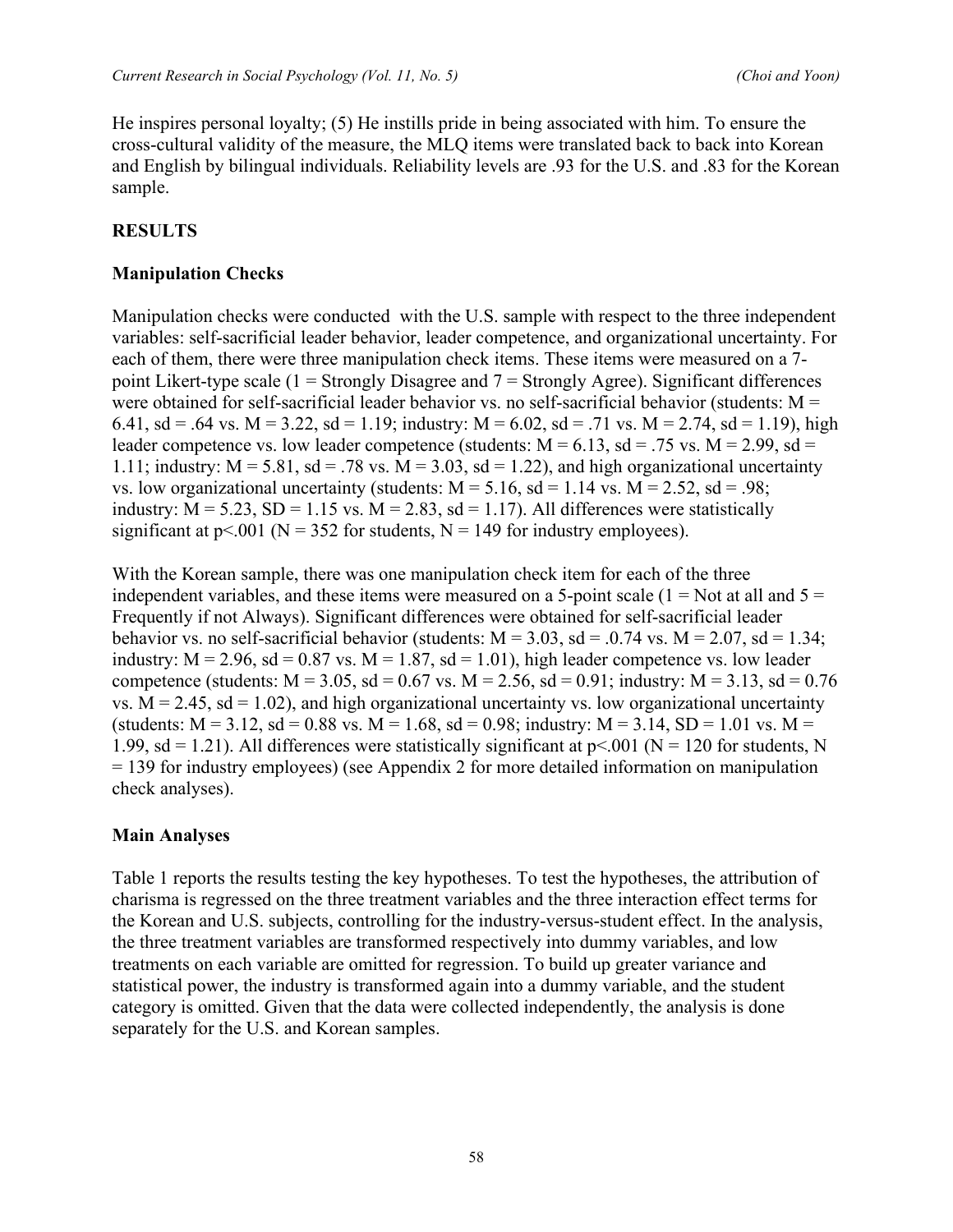Hypothesis 1 predicts the main effect of competency, whereas Hypothesis 2 predicts the main effect of self-sacrifice. In support of the predictions, the greater the competence and sacrifice of the leader, the stronger the perception of the leader's charisma in the minds of followers. The results are consistent across both the U.S. and Korean subjects. Compared with the effect of competency, a leader's sacrifice strengthens the attribution more than a leader's competence; the standardized regression coefficients indicate that the effect of sacrifice is greater than that of competence (.59 vs. .37 for US; .46 vs. .23 for Korea).

| Table 1. Unstandardized and Standardized (in parentheses) OLS Coefficient Estimates |
|-------------------------------------------------------------------------------------|
| from Regressing the Attribution of Charisma on Relevant Independent Variables       |

| <b>Independent Variables</b> | US $(n = 501)$     | Korea (n = 259)    |
|------------------------------|--------------------|--------------------|
| Industry                     | $-.380 (-184)$ *** | $-.163(-.113)^{4}$ |
| High Sacrifice (HS)          | $1.114(.590)$ ***  | $.665(.463)$ ***   |
| High Competence (HC)         | $.711(.376)$ ***   | $.343(.239)*$      |
| High Uncertainty (HU)        | $-.001(.002)$      | .253(.176)         |
| HS*HC                        | $-.309(-.144)$ **  | $-.113(.070)$      |
| HS*HU                        | .166(.076)         | $-.340(-.217)$ *   |
| HC*HU                        | $-185(.085)$       | $-.230(-.142)$     |
| Constant                     | $1.782***$         | $2.111***$         |
| R Square                     | .400               | .131               |

 $+ p < 0.10, p < 0.05, ** p < 0.01, *** p < 0.001.$ 

Note 1. Industry, High Sacrifice, and High Uncertainty are dummy variables; their omitted categories are student, low sacrifice, and low uncertainty.

Table 1 also reports the results of testing interaction hypotheses among the three independent variables, controlling for the main effects and the industry effect. Hypotheses 3, 4, and 5 predict the interaction effects of sacrifice by competence, uncertainty by competence, and uncertainty by sacrifice, respectively. The pattern of significant interactions suggests that U.S. and Korean subjects respond differently to the same leadership treatment. Koreans show a significant interaction of sacrifice with uncertainty, whereas Americans show a significant interaction of sacrifice with competence. The interaction of high competence with high uncertainty did not attain statistical significance across the two samples.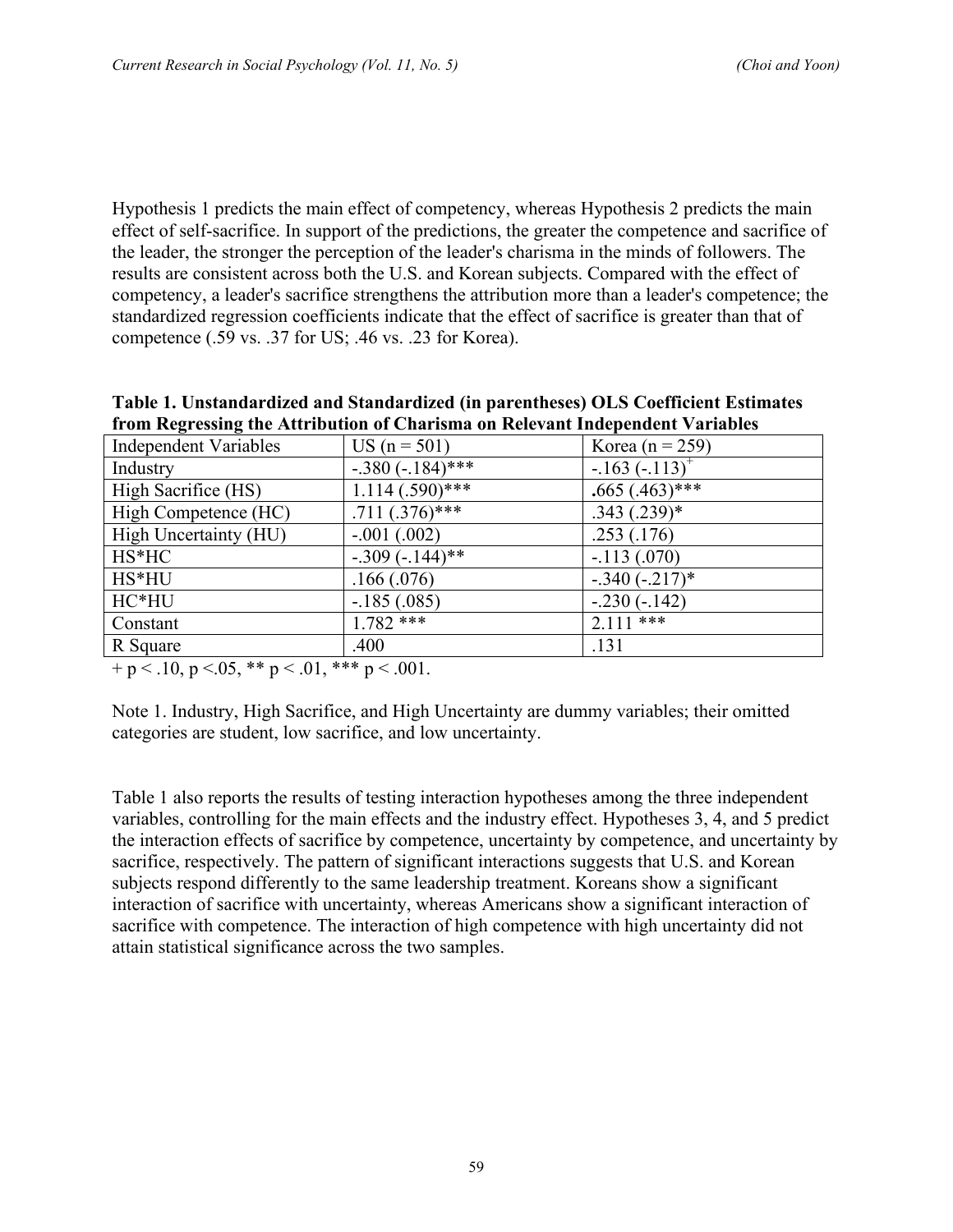|                                    | Sacrifice              |                           |                |             |
|------------------------------------|------------------------|---------------------------|----------------|-------------|
|                                    | <b>High Competence</b> |                           | Low Competence |             |
|                                    | High                   | Low                       | High           | Low         |
|                                    |                        | Uncertainty   Uncertainty | Uncertainty    | Uncertainty |
| U.S. Sample (Mean = $4.02$ ; SD =  |                        |                           |                |             |
| .69)                               |                        |                           |                |             |
| Student ( $n = 174$ )              | 4.2(0.65)              | 4.3(0.64)                 | 4.0(0.75)      | 3.9(0.73)   |
| Industry ( $n = 80$ )              | 4.1(0.60)              | 3.8(.68)                  | 3.7(0.64)      | 3.6(.70)    |
| Combined (254)                     | 4.2(.64)               | 4.2(0.69)                 | 3.9(0.73)      | 3.8(.73)    |
| Korea Sample (Mean = $3.55$ ; SD = |                        |                           |                |             |
| .67)                               |                        |                           |                |             |
| Student ( $n = 66$ )               | 3.3(.82)               | 3.9(.86)                  | 3.5(.64)       | 3.8(.60)    |
| Industry ( $n = 69$ )              | 3.5(.57)               | 3.8(.58)                  | 3.4(.63)       | 3.2(0.68)   |
| Combined ( $n = 135$ )             | 3.4(.71)               | 3.8(.66)                  | 3.5(.63)       | 3.5(.69)    |
|                                    | No Sacrifice           |                           |                |             |
|                                    | <b>High Competence</b> |                           | Low Competence |             |
|                                    | High                   | Low                       | High           | Low         |
|                                    |                        | Uncertainty   Uncertainty | Uncertainty    | Uncertainty |
| U.S. Sample (Mean = $2.82$ ; SD =  |                        |                           |                |             |
| .79)                               |                        |                           |                |             |
| Student ( $n = 178$ )              | 3.4(.68)               | 3.6(.73)                  | 2.7(.84)       | 2.7(0.76)   |
| Industry ( $n = 69$ )              | 2.6(.92)               | 2.9(.66)                  | 2.7(1.0)       | 2.8(.61)    |
| Combined ( $n = 247$ )             | 3.2(.83)               | 2.9(.65)                  | 2.7(.88)       | 2.5(.83)    |
| Korea Sample (Mean = $2.95$ ; SD = |                        |                           |                |             |
| .80)                               |                        |                           |                |             |
| Student ( $n = 54$ )               | 3.5(.65)               | 3.3(.55)                  | 3.2(0.45)      | 2.9(0.78)   |
| Industry ( $n = 70$ )              | 3.1(42)                | 3.1(42)                   | 3.1(42)        | 2.9(.89)    |
| Combined ( $n = 124$ )             | 2.9(.89)               | 2.9(.89)                  | 3.1(.58)       | 2.9(0.82)   |

**Table 2. Means and Standard Deviations of Charisma Attributions across the Conditions**

Recall that Hypotheses 3, 4, and 5 all hypothesize positive interactions, i.e., a synergetic effect when both effects are combined. However, the results in Table 2 do not support the predicted directions. The leader's sacrifice tends to increase charisma perceptions among Korean followers when they perceive less situational uncertainty. That is, the leader's sacrifice facilitates followers' attributions of charisma more when the situation they face is certain and favorable than when it is uncertain and risky. This interaction pattern for the Korean sample implies that situational uncertainty plays a complementary role for self-sacrifice, especially when a leader's self-sacrifice is low. Similarly, contradicting Hypothesis 3, a leader's competence and sacrifice do not help each other in a synergetic way, even for the U.S. sample. They also play a complementary role for each other when sacrifice suffers from deficiency.

Sacrifice shows the largest effect among the three independence treatments for both the U.S and the Korean samples, suggesting the existence of some ceiling effect tied to sacrificial leadership behavior. Controlling for this main effect, the two samples show an interesting difference in their interaction patterns. For instance, when a leader shows sacrifice, an increase in competence does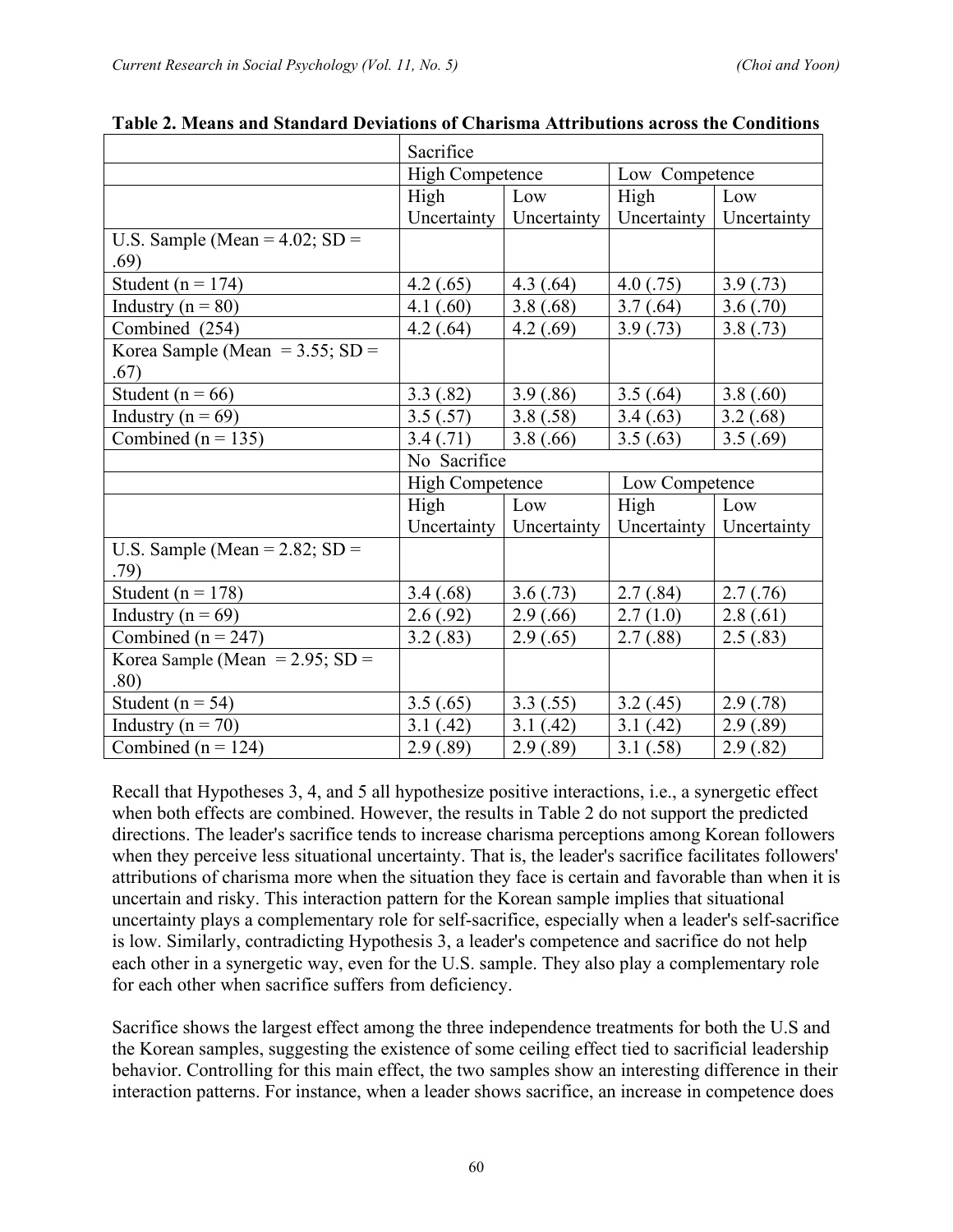not play a positive role among the U.S sample, whereas when a leader shows no sacrifice, competence strengthens charisma attributions. A smilar pattern apprears for uncertainty among the Korean sample: when a leader shows sacrifice, reduced uncertainty helps followers attribute more charisma to their leaders, whereas when a leader shows no sacrifice, such a change does not play a major role in their attributions of charisma. These findings dovetail with the conventional cross-cultural argument that Korea is a highly context-dependent society avoiding ambiguous situations and unfamiliar risks, whereas the U.S is a low context-dependent society pursuing a meritocracy based on individual competence (Hofstede, 1993; Cho & Yoon, 2001).

# **DISCUSSION**

In this study, we investigated processes and mechanisms explicating how followers attribute charisma to a leader. To examine those, this study postulates that, given a good vision, a leader's competency and self-sacrifice will strengthen the credibility of the vision, which in turn facilitates followers' attribution of charisma to their leader. We stipulate that the information on competency fosters followers' attribution of their leader's ability to accomplish the espoused vision, while that on self-sacrifice promotes their attribution of the leader's true motive. Acknowledging that uncertainties and crises are conducive to the emergence of charismatic leaders, our study also proposes that situational contexts play a moderating role in the attribution. Building upon the theory and literature, we develop and test the hypotheses on the main effects (i.e., competence and sacrifice) and interaction effects (i.e., competence by sacrifice, competence by uncertainty, and sacrifice by uncertainty).

The findings indicate that, as leaders show sacrificial behaviors and competencies to a greater extent, followers perceive the leaders as more charismatic. This finding holds true across both the U.S. and Korean samples. Our findings also indicate that the main effect of sacrificial leadership is more robust than that of competence, across the U.S. and Korean subjects. Consistent with findings in a number of charismatic leadership studies (e.g., House, 1977; Conger & Kanungo, 1987; Conger, 1989; House & Shamir, 1993; Chipello, 1987; Choi & Mai-Dalton, 1998, 1999), our study documents that one of the most pervasive profiles fostering charismatic leadership in contemporary corporations is self-sacrificial behavior. All in all, the findings from the current study and other research suggest that sacrifice is one of the prominent leadership behaviors upon which leaders can rely, across Western and Asian societies, especially in order to build trust, to earn a place as a role model, to mobilize followers' loyalty and dedication to their company, and to develop followers by stimulating transcendental shifts to meet their purposes (Burns 1978; Bass 1985; Javidan, 1992; Yukl, 1994).

The three interaction hypotheses predicted that the leadership factors (i.e., competence, sacrifice, and uncertainty) would induce followers to attribute greater charisma to their leader in a synergetic way. Inconsistent with the predictions of the hypotheses, however, the directions of the two significant interaction effects run in the opposite way. The pattern of interaction shows that sacrificial leadership works as a ceiling for other leadership attributes: Only when sacrificial leadership is low do other leadership profiles such as competence and uncertainty plug in and compensate for the lack of sacrificial behavior. In addition to the strong main effect of sacrifice, this ceiling effect indicates again that self-sacrifice is one of the most powerful leadership behaviors for most leaders across the U.S. and Korea. When a leader shows a greater self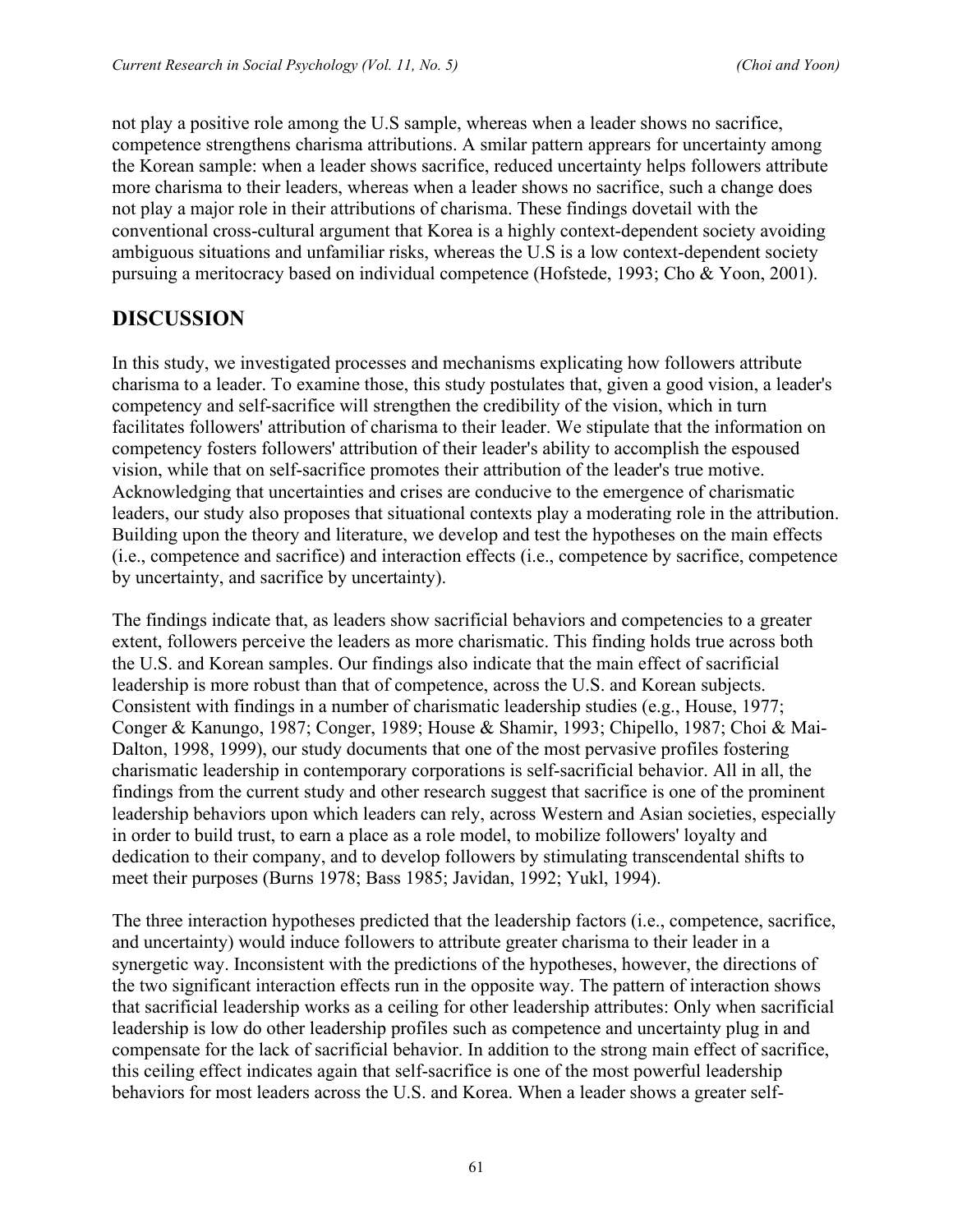sacrificial leadership, the leader's sacrifice is good enough to bring out followers' attributions of charisma, regardless of other leadership practices.

The interaction effects suggest that Koreans and Americans respond differently to the given leadership profiles: When a leader shows sacrifice, perceptions of reduced uncertainty strengthen the attribution of charisma among the Korean subjects, whereas perceptions of competence prompt the U.S. subjects to such attributions. Net of the main effect of sacrificial leadership for both the Korean and US subjects, this difference suggests that Koreans are more responsive to situational contexts of reduced uncertainty, while the U.S. subjects are more responsive to a leader's individual competence. The results dovetail with cross-cultural research findings that Koreans are more apt to be uncertainty avoiders, whereas Americans are more apt to be individual-competency builders (Hofstede, 1993). Future studies should be designed to investigate the implications of this finding more explicitly.

This study is subject to several limitations which future studies should address. First, the study used experimental scenarios. The advantage of the scenario method is that it allows the experimenter to precisely manipulate the independent variables. The experimenter can achieve a high level of specificity and accuracy in the treatment of independent variables, and can keep other variables constant. However, its disadvantage is the artificiality of the manipulation, which poses a threat to the construct validity of a manipulation (Judd, Smith & Kidder, 1991). This validity depends on the extent to which subjects perceive leader behaviors and organizational settings in the scenarios to be real and valid. Furthermore, artificiality limits the extent to which the research results are generalizable and broadly applicable, a threat to the external validity of the research. In addition, treatment of independent variables could be more realistic if a real person, not a "paper person," were to be used in future experiments. For example, Howell and Frost (1989) had a real person perform charismatic leader behaviors in front of their subjects in an experiment that used an in-basket exercise. Alternatively, presenting scenarios on videotape or in multimedia computer settings could increase subjects' involvement in and emotional connections to the simulated settings. Second, although we have used a Multifactor Leadership Questionnaire (MLQ) for this study, there is a need to verify the study's validity by using different questionnaires for the perception of charisma. In the literature, the definitions of charisma differ across researchers, and the concept has been operationalized in many different ways (e.g., Bass, 1985; Howell & Frost, 1989; Clover, 1990; Puffer, 1990; Yukl, 1991). Considering that the construct of charisma is an umbrella term that encompasses various dimensions of ideal leadership, future studies should include such constructs as emotional responses—e.g., personal liking and trust. These conceptual refinements will in turn contribute to improving the construct and the discriminant validity of charismatic leadership. Finally, the Korean study was completed after the U.S. study, and the sequential nature subjects the study to some unplanned confounding especially, in regard to manipulation. Special caution should be exercised when readers draw inferences involving on comparisions between the Korean and the U.S. findings.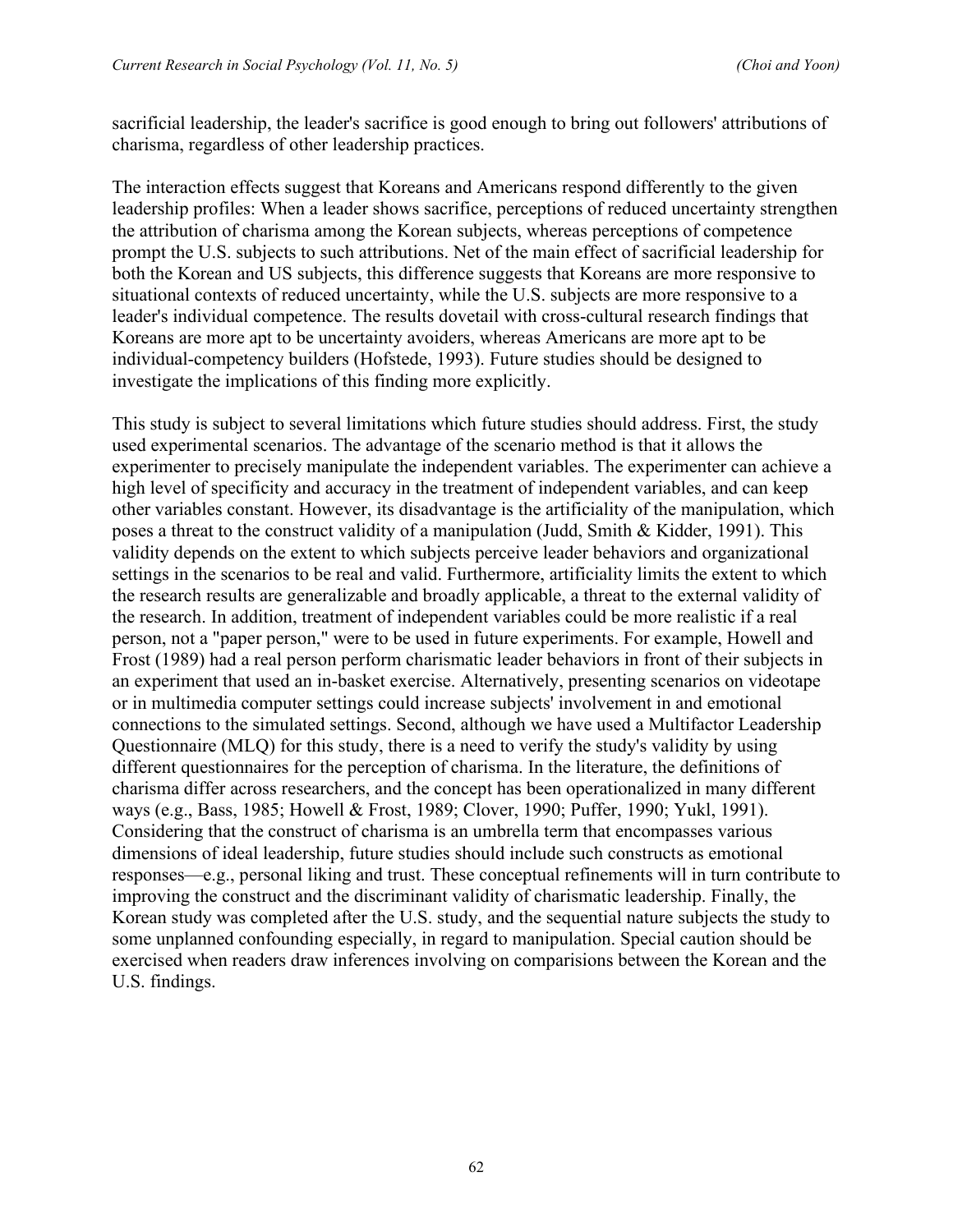#### **REFERENCES**

Ayman, R. (1993). "Leadership perception: The role of gender and culture." In M. M. Chemers, R. Ayman, Roya et al. (Ed*.), Leadership theory and research: Perspectives and directions (pp. 137-166)*. San Diego, CA: Academic Press.

Axelord, R. and D. Dion. 1988. "The Further Evolution of Cooperation." *Science* 211: 1390- 1396.

Bass, B. M. 1985. *Leadership and performance beyond expectations.* New York: Free Press.

Bass, B. M. 1990. *Bass & Stogdill*'*s Handbook of Leadership: Theory, Research, & Managerial Applications* (3rd ed.). New York: Free Press.

Bass, B. M. and B. J. Aviolio. 1995. *Multifactor Leadership Questionnaire. MLQ-5X (Short Form).* Binghamton, NY: Center for Leadership Studies.

Bennis, W. G. and B. Nanus. 1985. *Leaders: The Strategies for Taking Charge*. New York: Harper & Row.

Berlew, D. E. 1974. "Leadership and Organizational Excitement." In D. A. Kolb, I.M. Rubin, and J.M. Mcintyre (eds.), *Organizational Psychology: A Book of Readings*. Englewood Cliffs, NJ: Prentice Hall.

Bernheim, G. D. and O. Starks. 1988. "Altruism within the Family Reconsidered: Do Nice Guys Finish Last?" *American Economic Review* 78: 1034-1045.

Beyer, J. 1999. "Taming and Promoting Charisma to Change Organizations." *Leadership Quarterly* 10: 307-330.

Biggart, N. W. 1989. *Charismatic Capitalism*. Chicago: University of Chicago Press.

Blau, P. M. 1963. "Critical Remarks on Weber's Theory of Authority." *American Political Science Review* 57: 305-315.

Bryman, A. 1993. "Charismatic Leadership in Business Organizations: Some Neglected Issues." *Leadership Quarterly* 4: 289-304.

Buchanan, J. M. 1975. "The samaritan's dilemma. " Pp. 71-85 in *Altruism, Morality, and Economic Theory,* edited by E.S. Phelps. New York: Russell Sage Foundation.

Burns, J. M. 1978. *Leadership.* New York: Harper Collins.

Calas, M. B. 1993. "Deconstructing Charismatic Leadership: Re-reading Weber from the Dark Side." *Leadership Quarterly* 4: 305-328.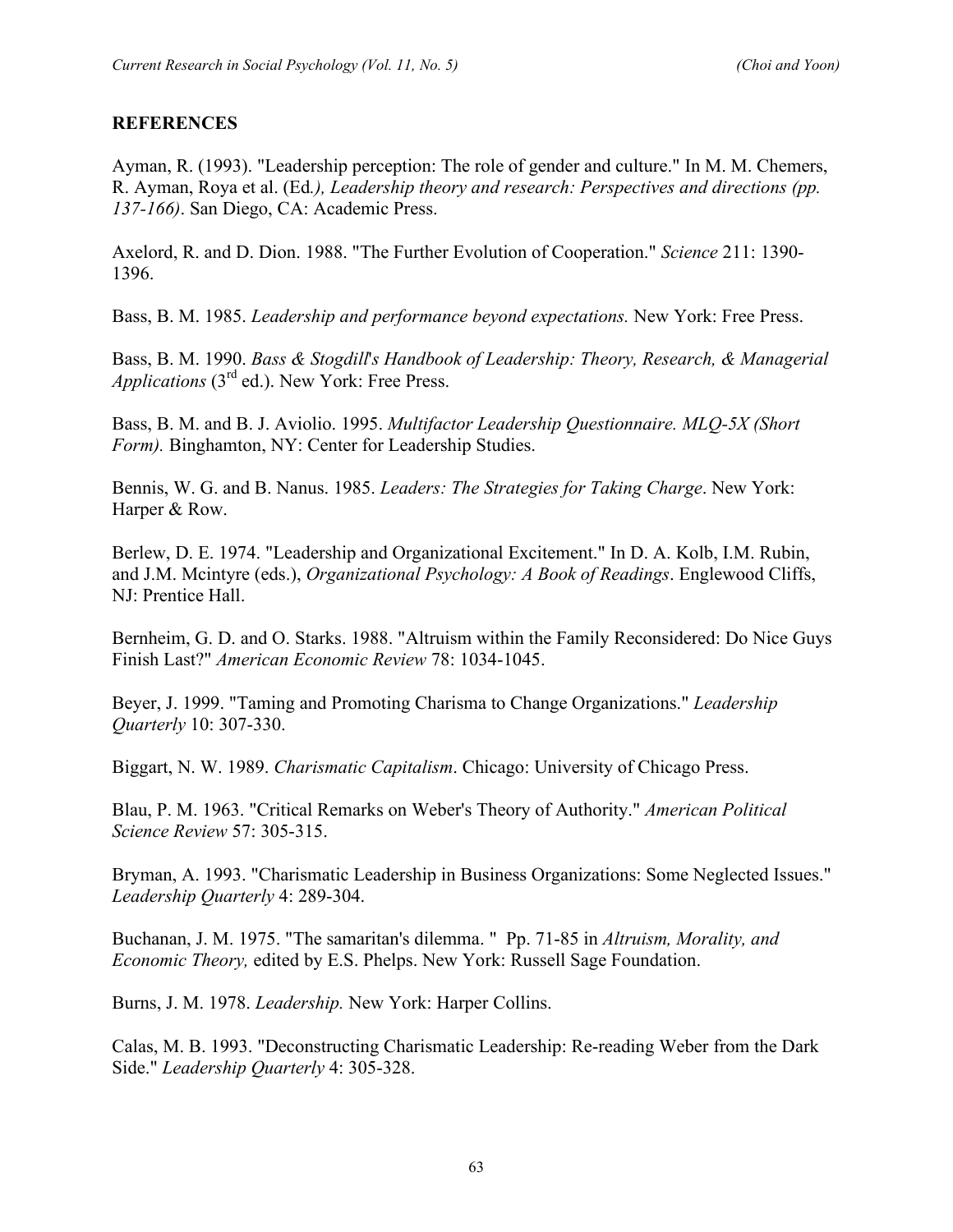Chen, C. C. 1995. "New Trends in Rewards Allocation Preferences: A Sino-US Comparison." *Academy of Management Journal* 38: 408-428.

Chipello, C. J. 1987. "Matters of Honor: Japanese Top Managers Quick to Resign When Trouble Hits Firm." *Wall Street Journal,* July 10: 19.

Cho, Y. and J. Yoon. 2001. "The Origin and Function of Dynamic Collectivism: An Analysis on the Korean Corporate Culture." *Asia Pacific Business Review* 7: 70-88.

Choi, Y. and R. Mai-Dalton. 1998. "On the leadership function of self-sacrifice." *Leadership Quarterly* 9: 475-501.

Choi, Y. and R. Mai-Dalton. 1999. "The Model of Follower's Responses to Self-Sacrificial Leadership: An Empirical Test." *Leadership Quarterly* 10: 397-421.

Clover, W. H. 1990. "Transformational Leader: Team Performance, Leadership Ratings, and Firsthand Impressions." Pp. 171-184 in *Measures of Leadership*, edited by K.E.

Clark and M.B. Clark. West Orange, NJ: Leadership Library of America.

Collins, J. C. and J. I. Porras. 1996. "Building Your Company Vision." *Harvard Business Review* 74: 65-77.

Conger, J. A. 1989. *The Charismatic Leader: Behind the Mystique of Exceptional Leadership.* San Francisco: Jossey-Bass.

Conger, J. A. 1993. "Max Weber's Conceptualization of Charismatic Authority: Its Influence on Organizational Research." *Leadership Quarterly* 4: 277-288.

Conger, J. A. and R. N. Kanungo. 1987. "Toward a Behavioral Theory of Charismatic Leadership in Organizational Settings." *Academy of Management Review* 12: 637-647.

DiTomaso, N. 1993. "Weber's Social History and Etzioni's Structural Theory of Charisma in Organizations: Implications for Thinking about Charismatic Leadership." *Leadership Quarterly* 4: 257-275.

Erenz, M. and A. Somech. 1996. "Is Group Productivity Loss the Rule or the Exception? Effects of Culture and Group-based Motivation." *Academy of Management Journal* 39: 1513-1537.

Etzioni, A. 1975. *A Comparative Analysis of Complex Organizations*. New York: The Free Press.

Friedrich, C. J. 1961. "Political Leadership and the Problem of the Charismatic Power." *Journal of Politics* 23: 3-24.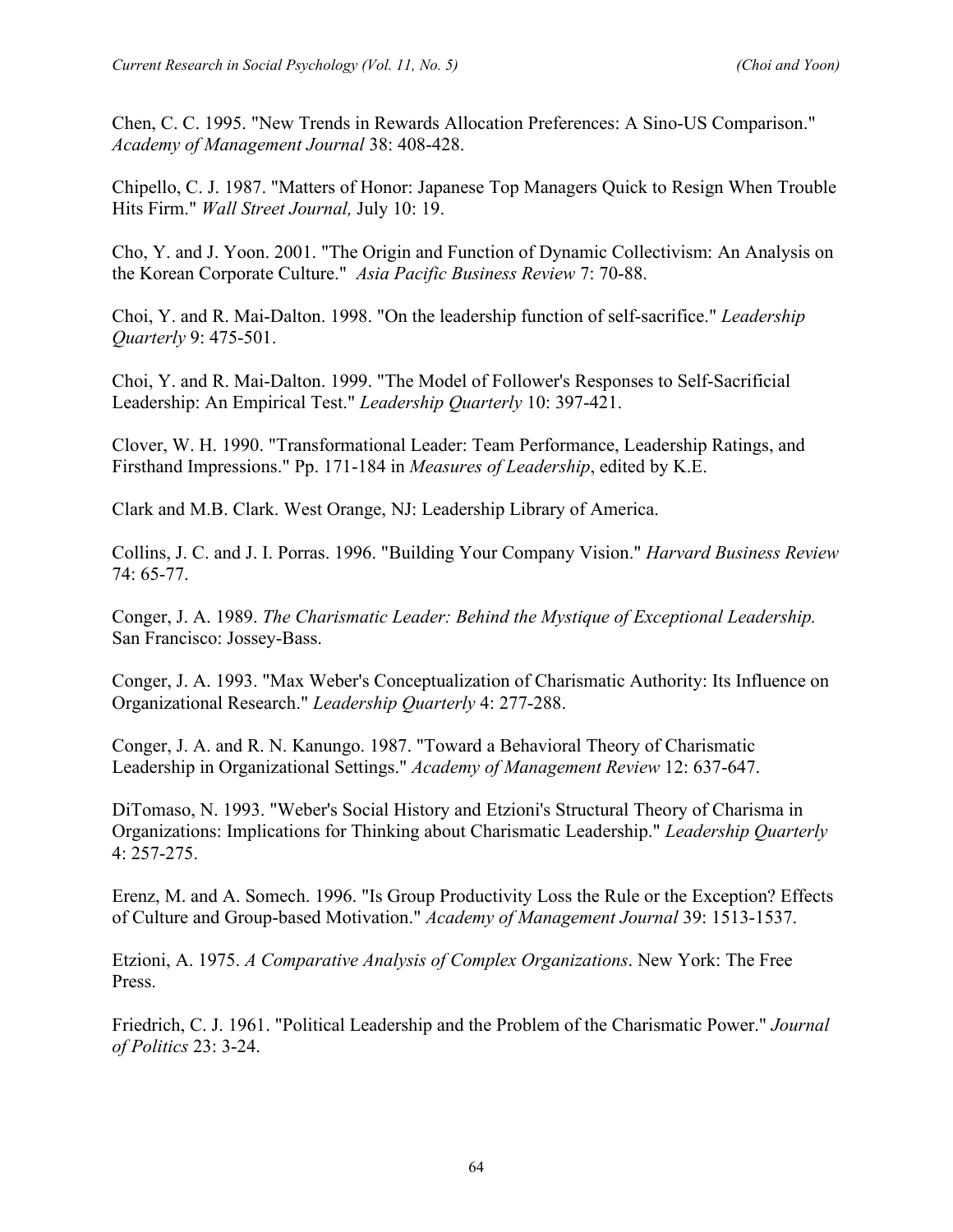Halverson, S. K., C. L. Holladay, S. M. Kazama, and M. A. Quinones. 2004. "Self-Sacrificial Behavior in Crisis Situations: The Competing Roles of Behavioral and Situational Factors." Leadership Quarterly 15: 263-275.

Hofstede, G. 1993. "Cultural Constraints in Management Theories." Academy of Management Executive 7: 81-94.

House, R. J. 1977. "A 1976 Theory of Charismatic Leadership." Pp. 189-201 in *Leadership: The Cutting Edge,* edited by J. G. Hunt, & L. L. Larson. Carbondale, IL: Southern Illinois University Press.

House, R. J. and B. Shamir. 1993. "Toward the Integration of Transformational, Charismatic, and Visionary Theories." Pp. 81-107 in *Leadership Theory and Research: Perspectives and Directions***,** edited by M. M. Chemers and R. Ayman. San Diego, CA: Academic Press.

House, R. J., W. D. Spangler and J. Woycke. 1991. "Personality and Charisma in the U.S. Presidency: A Psychological Theory of Leadership Effectiveness." *Administrative Science Quarterly* 36: 364-396.

Howell, J. M. and P. J. Frost. 1989. "A Laboratory Study of Charismatic Leadership." *Organizational Behavior and Human Decision Processes* 43: 243-269.

Hunt, J.G., K.B. Boal, and G.E. Dodge. 1999. "The Effects of Visionary and Crisis-Responsive Charisma on Followers: An Experimental Examination of Two Kinds of Charismatic Leadership." *Leadership Quarterly* 10: 423-448.

Jacobsen, C. and R. J. House. 2001. "Dynamics of Charismatic Leadership: A Process Theory, Simulation Model, and Tests." *Leadership Quarterly* 12: 75-112.

Javidan, M. 1992. "Managers on Leaders: Developing a Profile of Effective Leadership in Top Management." Pp. 47-58 in *Impact of leadership*, edited by In K. E. Clark, M. B. Clark, and D. P. Campbell. Greensboro, NC: Center for Creative Leadership.

Jermier, J.M. 1993. "Introduction: Charismatic Leadership: Neo-Weberian Perspectives." *Leadership Quarterly* 4: 217-233.

Judd, C. M., E. R. Smith and L. H. Kidder. 1991. *Research Methods in Social Relations.* 6th Edition. Fort Worth, TX: Holt, Linehart and Winston.

Jung, D. I. and B. J. Avolio. 1999. "Effects of Leadership Style and Followers' Cultural Orientation on Performance in Group and Individual Task Conditions." *Academy of Management Journal* 42: 208-218.

Kirkpatrick, S. A. and E. A. Locke. 1996. "Direct and Indirect Effects of Three Core Charismatic Leadership Components on Performance and Attitudes." *Journal of Applied Psychology* 81: 36- 51.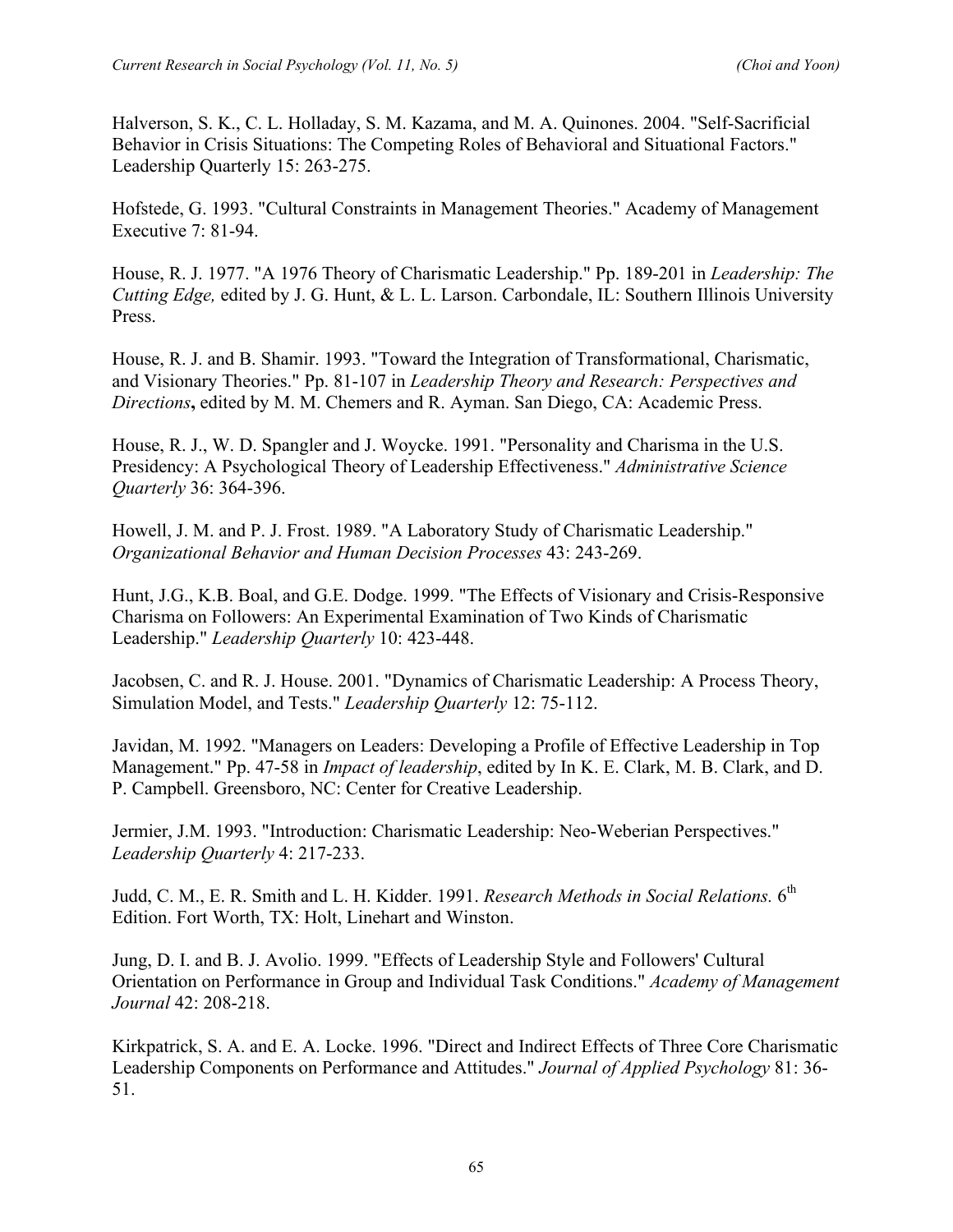Komorita, S. S. and C. D. Parks. 1996. *Social Dilemmas*. Boulder, Co: Westview Press.

Leung, K. and M. H. Bond. 1984. "The Impact of Cultural Collectivism on Rewards Allocation." *Journal of Personality and Social Psychology* 47: 783-804.

Lucia, A. D. and R. Lepsinger. 1999. *The Art and Science of Competency Models: Pinpointing Critical Success Factors in Organizations*. San Francisco, CA: Jossey-Bass/Pfeiffer.

McClelland, D. C. 1976. *Power: The Inner Experience.* New York: Irvington-Wiley.

McClelland, D. C. 1961. *The Achieving Society*. Princeton, NJ: Van-Nostrand.

Meindl, J. R. 1990. "On Leadership: An Alternative to the Conventional Wisdom." Pp. 159-203 in *Research in organizational behavior*, Vol. 12, edited by B.M. Staw and L.L. Cummings. Greenwich, CT: JAI Press.

Meidnl, J.R., S. B. Ehrlich, J. M. Dukerich. 1985. "The Romance of Leadership." *Administrative Science Quarterly* 30: 78-102.

Millinksi, M. 1987. "Tit for Tat in Sticklebacks and the Evolution of Reciprocity." *Nature* 325: 433-435.

Puffer, S. M. 1990. "Attributions of Charismatic Leadership: The Impact of Decision Style, Outcome, and Observer Characteristics." *Leadership Quarterly* 1: 177-192.

Schyns, B. 2001. "The relationship between employees' self-monitoring and occupational selfefficacy and perceived transformational leadership." *Current Research in Social Psychology 7:* 32-42 [http://www.uiowa.edu/~grpproc/crisp/crisp.html].

Schyns, B. & Sanders, K. 2004. "Mood and the evaluation of leaders: A replication using an employee sample." *Current Research in Social Psychology 10:* 58-69 [http://www.uiowa.edu/~grpproc/crisp/crisp.html].

Schyns, B. & Sanders, K. 2003. "Mood and the evaluation of leaders." *Current Research in Social Psychology, 9:* 50-59 [http://www.uiowa.edu/~grpproc/crisp/crisp.html].

Shils, E. 1965. "Charisma, Order and Status." *American Sociological Review* 30: 199-213.

Shamir, B. 1991. "The Charismatic Relationship: Alternative Explanations and Predictions." *Leadership Quarterly* 2: 81-104.

Shamir, B., R. House and M. Arthur. 1993. "The Motivational Effects of Charismatic Leadership: A Self-concept Based Theory." *Organization Science* 4: 577-594.

Tichy, N. and M. A. Devanna. 1986. *The Transformational Leader*. New York: Wiley.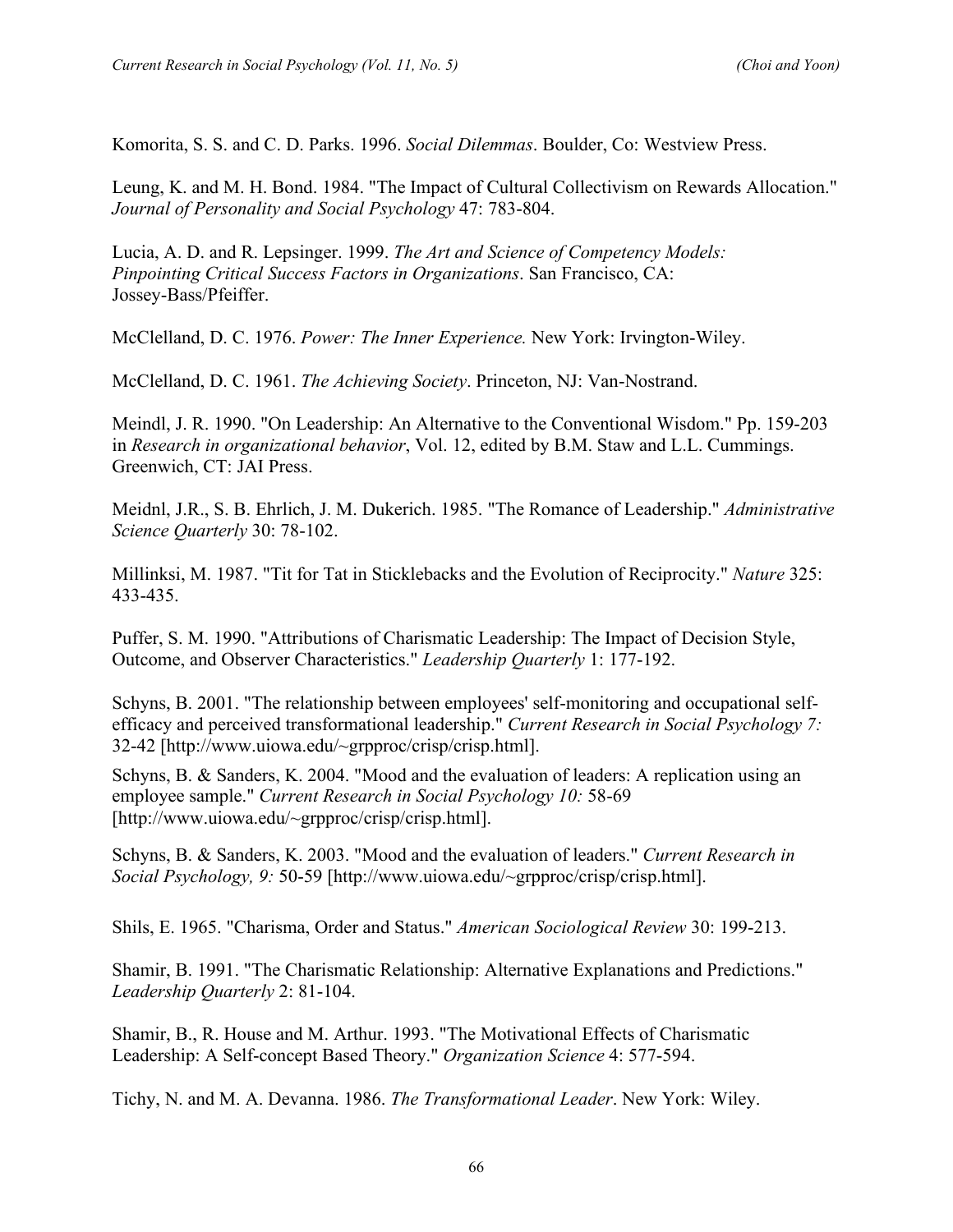Trice, H.M. and J. M. Beyer. 1986. "Charisma and Its Routinization in Two Social Movement Organizations." *Research in Organizational Behavior* 8: 113-164.

Weber, M. (1968). *Economy and Society*. Vol. 3. G. Roth & C. Wittich (eds.). New York: Dedminister.

Willner, A. R. 1968. *Charismatic Political Leadership: A Theory*. Princeton, NJ: Princeton University, Center of International Studies.

Willner, A. R. 1984*. The Spell-binders: Charismatic Political Leadership*. New Haven: Yale University Press.

Yukl, G. 1994. *Leadership in Organizations.* 3rd Edition. Englewood Cliffs, NJ: Prentice Hall.

Yukl, G. 1999. "An Evaluation of Conceptual Weakness in Transformational and Charismatic Leadership Theories." *Leadership Quarterly* 10: 285-305.

# **APPENDIX 1**

MICRO ELECTRONICS, INC. (Scenario 1: high uncertainty x high competence x selfsacrificial behavior)

Micro Electronics is a medium-sized company that manufactures and distributes disk drives and a line of specialized products for microcomputers. The company currently has 200 employees and is regarded as one of the leading companies in the industry. In the past twenty years, the company enjoyed steady growth due to the continuing expansion of the market.

In recent years, however, there have been rapid advances in technology which have enabled other companies to enter the market with highly competitive prices. Furthermore, foreign competition has increased rapidly. As a result, sales have declined radically, and last year the firm experienced a large loss. Many long-term customers have either switched to different suppliers or significantly reduced purchases. This has driven the company into unprecedented financial hardship which could lead to bankruptcy if left unmanaged. Employees are pessimistic about their futures and the company.

Bill Stuart (Mr. Kim) has been the president of the company since last month. He has worked in this industry for 25 years, the last 10 years at Micro Electronics. He holds a master degree in business administration and electrical engineering from a prestigious university. Both insiders and outsiders of the company feel that Bill's (Mr. Kim's) background fits well with the needs of the current job. He understands the electronics market and the industry very well, and possesses outstanding technical expertise.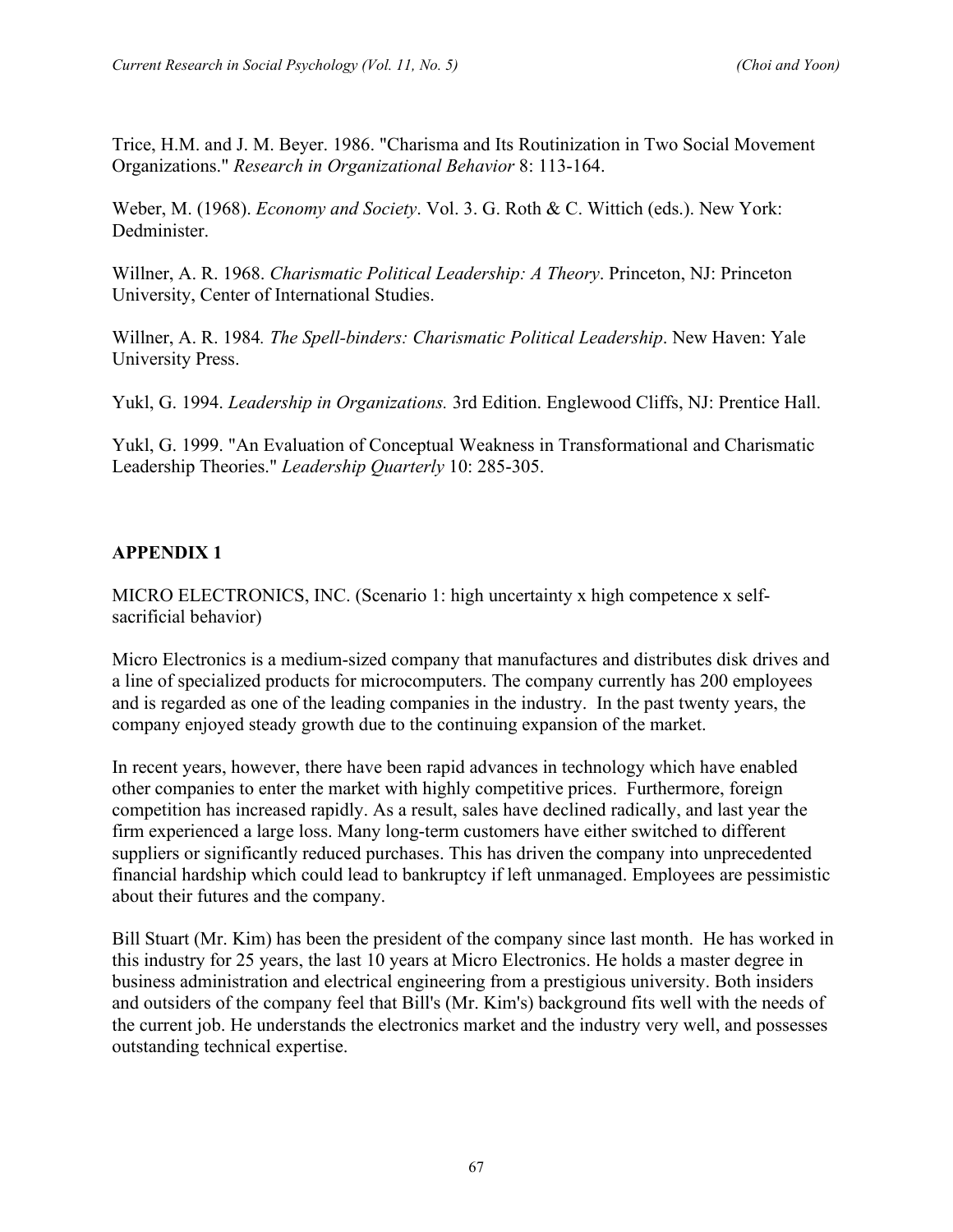As new president, Bill (Mr. Kim) initiated the following actions: He cut his salary to the base pay and gave up all of his bonuses and benefits. In addition, he ordered the special dining section, reserved for the president and senior executives, closed and he gave up the company car which formerly had been reserved for his personal and official use. It is now available for business-related use by the employees. He expanded the present research unit, formerly headed by a middle manager, to the Department of Research and Development, now headed by a Vice President, and he downsized the units that had unreasonably grown over the years. Finally, he decided to tightly control all expenditures. Through a presidential memo, he requested that all employees share the difficulties of the needed adjustment.

#### **APPENDIX 2**

Notice that the manipulation check in the Korean study was not the same as that employed in the US study. The key difference is that three items per each independent variable were employed in the US study, whereas only one item of the three was employed in the Korean study. As previously noted, the Korean study was designed after the completion of the US study; as a result, we believed that the manipulation results in the US study were so apparent for each of the nine items that one item for each independent variable would be sufficient in the subsequent study conducted in Korea.

In the US study, the items to measure self-sacrifice included: "The president has given up his legitimate privileges."; "He set an example of self-sacrifice."; and "He has given up his benefits and bonuses." Competence was, in turn, measured by three items: "The president's overall qualifications meet the high standards for the president."; "He has the education and expertise that are needed to run the company," and "He understands the market and industry very well." Finally, the items to measure organizational uncertainty were as follows: "The company is in a sate of crisis," "The performance of the company has seriously declined," and "The business environment for the company is favorable" (reverse coded). The Korean study employed only the first item of each independent variable.

For the US study, the first item of the self-sacrifice manipulation showed a significant difference between high- and low-sacrifice leaders ( $M = 3.25$ , sd = 1.38 vs.  $M = 6.59$ , sd = .92, p <.001); low and high competence (M = 3.34, sd = 1.40 vs. M = 6.28, sd = .88, p < .001); and low and high uncertainty (M = 2.25, sd = 1.19 vs. M = 5.37, sd = 1.72, p < 001).